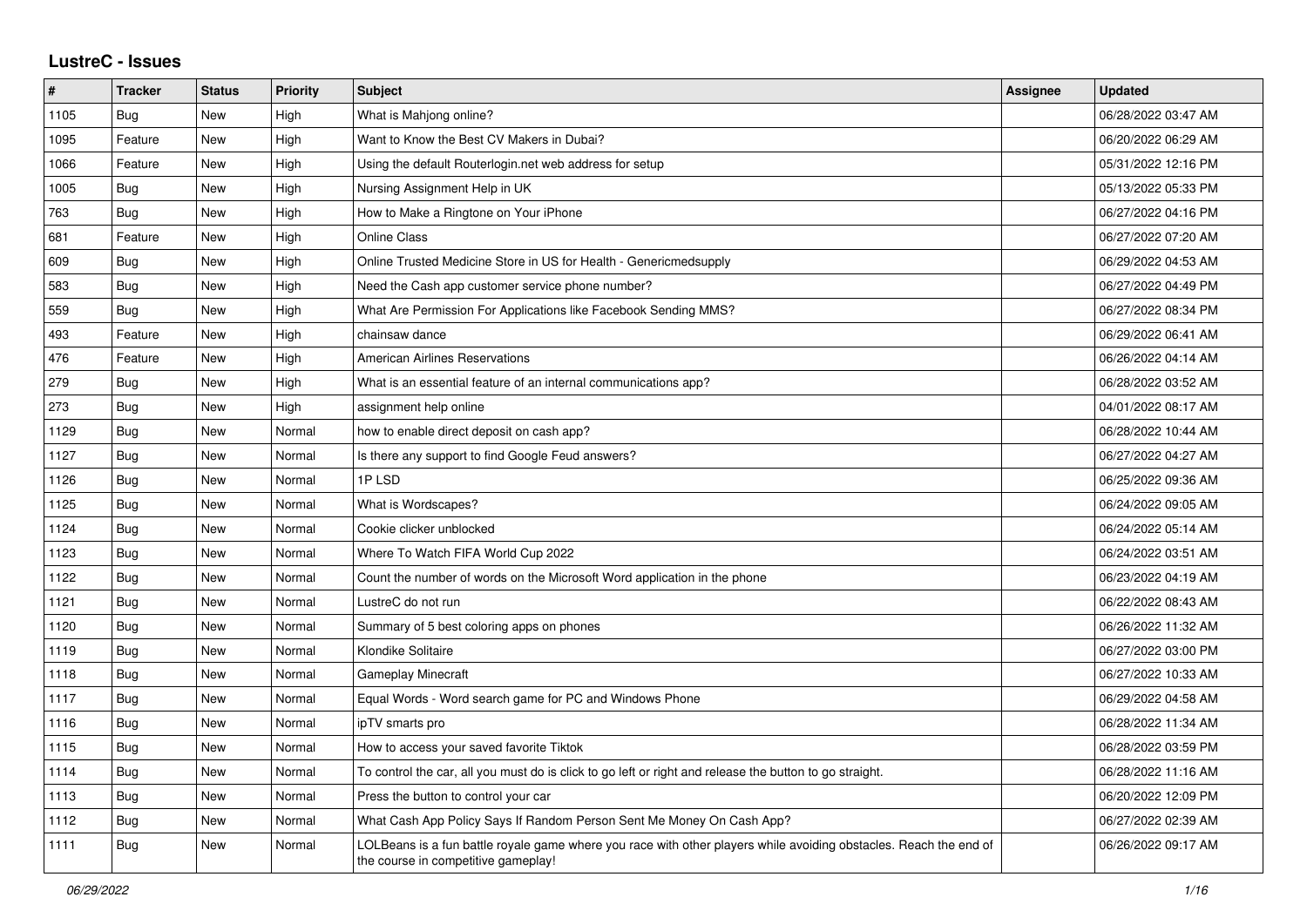| #    | <b>Tracker</b> | <b>Status</b> | <b>Priority</b> | Subject                                                              | <b>Assignee</b> | <b>Updated</b>      |
|------|----------------|---------------|-----------------|----------------------------------------------------------------------|-----------------|---------------------|
| 1108 | <b>Bug</b>     | New           | Normal          | Six Guns Mod Apk Answers Your Questions                              |                 | 06/26/2022 06:26 PM |
| 1106 | Bug            | New           | Normal          | How Do I Get Cash App ++ Without Confronting Any Technical Glitches? |                 | 06/25/2022 09:53 PM |
| 1104 | Bug            | New           | Normal          | Idle game fix bug                                                    |                 | 06/26/2022 06:52 PM |
| 1103 | <b>Bug</b>     | New           | Normal          | Idle game fix bug                                                    |                 | 06/25/2022 09:08 PM |
| 1102 | <b>Bug</b>     | New           | Normal          | Charlottesville Travel Guide?                                        |                 | 06/26/2022 07:44 AM |
| 1101 | <b>Bug</b>     | New           | Normal          | How to Delete Cash App History at once?                              |                 | 06/27/2022 01:33 PM |
| 1099 | Feature        | New           | Normal          | Whatsapp Plus - A New Way Of Communicating                           |                 | 06/28/2022 07:57 AM |
| 1098 | Bug            | New           | Normal          | Life of a Fisherman                                                  |                 | 06/26/2022 05:16 PM |
| 1097 | <b>Bug</b>     | New           | Normal          | Race and experience new life.                                        |                 | 06/26/2022 04:22 PM |
| 1096 | <b>Bug</b>     | New           | Normal          | Race and experience new life.                                        |                 | 06/26/2022 06:07 PM |
| 1094 | <b>Bug</b>     | New           | Normal          | What time does direct deposit hit Cash App?                          |                 | 06/14/2022 03:27 PM |
| 1092 | <b>Bug</b>     | New           | Normal          | Ellison Estate Vineyard                                              |                 | 06/20/2022 12:03 PM |
| 1091 | Bug            | New           | Normal          | Find family fun indoors and outdoors in the Jungfrau Region          |                 | 06/14/2022 09:33 AM |
| 1090 | <b>Bug</b>     | New           | Normal          | Pay Someone To Do My Assignment                                      |                 | 06/11/2022 03:15 PM |
| 1089 | <b>Bug</b>     | New           | Normal          | Pay Someone To Do My Assignment                                      |                 | 06/15/2022 04:44 AM |
| 1087 | <b>Bug</b>     | New           | Normal          | How do new writers start out?                                        |                 | 06/10/2022 03:25 PM |
| 1085 | Feature        | New           | Normal          | dcvghdcc asgdvgd dveduqwv ajdhvwd                                    |                 | 06/09/2022 03:46 PM |
| 1084 | Bug            | New           | Normal          | <b>Trippie Redd</b>                                                  |                 | 06/11/2022 09:05 AM |
| 1083 | <b>Bug</b>     | New           | Normal          | coin base review                                                     |                 | 06/11/2022 09:13 AM |
| 1082 | <b>Bug</b>     | New           | Normal          | Reset chime bank password without phone number                       |                 | 06/15/2022 11:56 AM |
| 1081 | Feature        | New           | Normal          | drift boss- the best driftitng game                                  |                 | 06/15/2022 05:56 AM |
| 1080 | Bug            | New           | Normal          | How to use Math Wallet   Nexo wallet   CoinTiger Exchange            |                 | 06/15/2022 11:56 AM |
| 1079 | <b>Bug</b>     | New           | Normal          | How to get cheap psychology assignment?                              |                 | 06/15/2022 06:00 AM |
| 1078 | <b>Bug</b>     | New           | Normal          | What Bank Is Cash App On Plaid? Find Clarity And Assistance          |                 | 06/15/2022 11:56 AM |
| 1077 | <b>Bug</b>     | New           | Normal          | Les excellentes façons d'utiliser ces images                         |                 | 06/28/2022 02:33 PM |
| 1076 | Bug            | New           | Normal          | DedicatedHosting4u                                                   |                 | 06/11/2022 09:15 AM |
| 1073 | <b>Bug</b>     | New           | Normal          | Cricut Design Space                                                  |                 | 06/07/2022 09:34 PM |
| 1072 | <b>Bug</b>     | New           | Normal          | ij.start canon                                                       |                 | 06/21/2022 06:56 PM |
| 1071 | Bug            | New           | Normal          | Cinema HD Review - Cinemahdv2.net                                    |                 | 06/21/2022 06:54 PM |
| 1070 | Feature        | New           | Normal          | <b>Tableau Consulting Expertise</b>                                  |                 | 06/09/2022 11:50 AM |
| 1069 | Bug            | New           | Normal          | how to get cash app support phone number 24*7 available              |                 | 06/21/2022 08:36 PM |
| 1068 | <b>Bug</b>     | New           | Normal          | 123.hp.com/laserjet                                                  |                 | 05/31/2022 12:22 PM |
| 1067 | <b>Bug</b>     | New           | Normal          | Cricut.com/setup                                                     |                 | 05/31/2022 12:19 PM |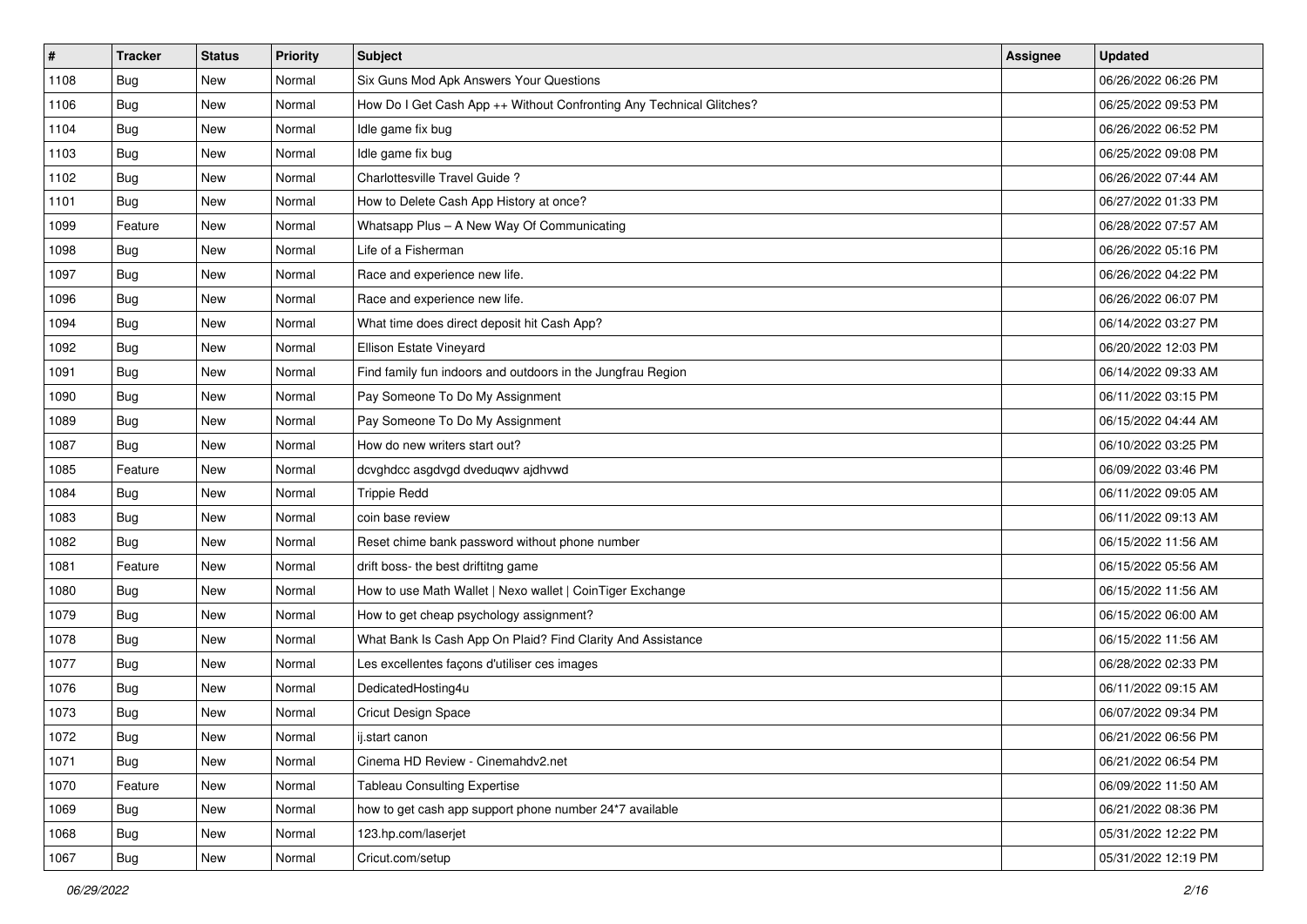| $\vert$ # | <b>Tracker</b> | <b>Status</b> | <b>Priority</b> | Subject                                                                  | <b>Assignee</b> | <b>Updated</b>      |
|-----------|----------------|---------------|-----------------|--------------------------------------------------------------------------|-----------------|---------------------|
| 1065      | <b>Bug</b>     | New           | Normal          | The top foreign language training game in 2022                           |                 | 06/07/2022 04:05 AM |
| 1063      | <b>Bug</b>     | New           | Normal          | 123.hp.com/laserjet                                                      |                 | 05/28/2022 12:27 PM |
| 1062      | Bug            | New           | Normal          | Cricut.com/setup                                                         |                 | 05/28/2022 12:26 PM |
| 1061      | <b>Bug</b>     | New           | Normal          | Cricut.com/setup                                                         |                 | 05/28/2022 12:24 PM |
| 1060      | Bug            | New           | Normal          | How to Use Panda Helper to Speed Up Your iOS                             |                 | 05/28/2022 09:12 AM |
| 1059      | <b>Bug</b>     | New           | Normal          | 123.hp.com/laserjet                                                      |                 | 05/28/2022 08:29 AM |
| 1058      | <b>Bug</b>     | New           | Normal          | Cricut.com/setup                                                         |                 | 05/28/2022 08:28 AM |
| 1057      | <b>Bug</b>     | New           | Normal          | <b>CCPlay Education Edition APK</b>                                      |                 | 06/07/2022 04:07 AM |
| 1056      | Feature        | New           | Normal          | <b>Online Class Issues</b>                                               |                 | 05/28/2022 12:44 AM |
| 1053      | <b>Bug</b>     | New           | Normal          | Game Geometry Dash                                                       |                 | 05/26/2022 11:30 AM |
| 1052      | Bug            | New           | Normal          | Build Now GG is a new battle royale game.                                |                 | 05/26/2022 04:24 AM |
| 1051      | <b>Bug</b>     | New           | Normal          | Dental Supplies USA                                                      |                 | 06/11/2022 09:20 PM |
| 1050      | Feature        | New           | Normal          | Best Smart Phone Repair in Delhi                                         |                 | 05/25/2022 10:33 AM |
| 1049      | Feature        | New           | Normal          | IT Software Company In Delhi                                             |                 | 05/27/2022 05:24 AM |
| 1048      | Bug            | New           | Normal          | So zeigen Sie ein Instagram-Profilbild an und vergrößern es              |                 | 05/25/2022 06:56 AM |
| 1046      | <b>Bug</b>     | New           | Normal          | 123.hp.com/laserjet                                                      |                 | 05/24/2022 10:46 AM |
| 1045      | <b>Bug</b>     | New           | Normal          | Cricut.com/setup                                                         |                 | 05/24/2022 10:45 AM |
| 1044      | Bug            | New           | Normal          | Can I Disapprove If Random Person Sent Me Money On Cash App?             |                 | 05/26/2022 03:51 PM |
| 1043      | <b>Bug</b>     | New           | Normal          | What Is The Right Way To Troubleshoot Cash App Transfer Failed Problems? |                 | 05/25/2022 01:16 PM |
| 1042      | <b>Bug</b>     | New           | Normal          | How to set up direct deposit on cash app?                                |                 | 05/25/2022 01:17 PM |
| 1041      | <b>Bug</b>     | New           | Normal          | Count words in Word on the computer                                      |                 | 05/27/2022 02:16 PM |
| 1040      | <b>Bug</b>     | New           | Normal          | thabet                                                                   |                 | 05/19/2022 08:05 PM |
| 1039      | <b>Bug</b>     | New           | Normal          | How to Get Tickmill Bonuses for Free                                     |                 | 05/26/2022 05:43 PM |
| 1036      | Bug            | New           | Normal          | <b>VPS Material</b>                                                      |                 | 05/18/2022 09:34 PM |
| 1034      | <b>Bug</b>     | New           | Normal          | Download Teaching Feeling For Android                                    |                 | 05/20/2022 09:25 AM |
| 1033      | <b>Bug</b>     | New           | Normal          | The best slope 2 online games to play right now                          |                 | 05/17/2022 10:55 AM |
| 1032      | <b>Bug</b>     | New           | Normal          | How To Play The Wordle Game                                              |                 | 05/17/2022 10:37 AM |
| 1031      | <b>Bug</b>     | New           | Normal          | <b>IAFT Traders Union</b>                                                |                 | 05/16/2022 03:14 PM |
| 1030      | <b>Bug</b>     | New           | Normal          | <b>IAFT Traders Union</b>                                                |                 | 05/16/2022 03:13 PM |
| 1029      | Bug            | New           | Normal          | 5 Reasons Why People Love Coloring Pages?                                |                 | 05/16/2022 11:53 AM |
| 1028      | <b>Bug</b>     | New           | Normal          | The Best Free Online Game to Play with Friends                           |                 | 05/16/2022 05:00 AM |
| 1027      | <b>Bug</b>     | New           | Normal          | Word hurdle: Viral and Fun Online Game                                   |                 | 06/25/2022 06:13 PM |
| 1026      | <b>Bug</b>     | New           | Normal          | New Puzzle Game for All Age - Dordle                                     |                 | 06/25/2022 06:17 PM |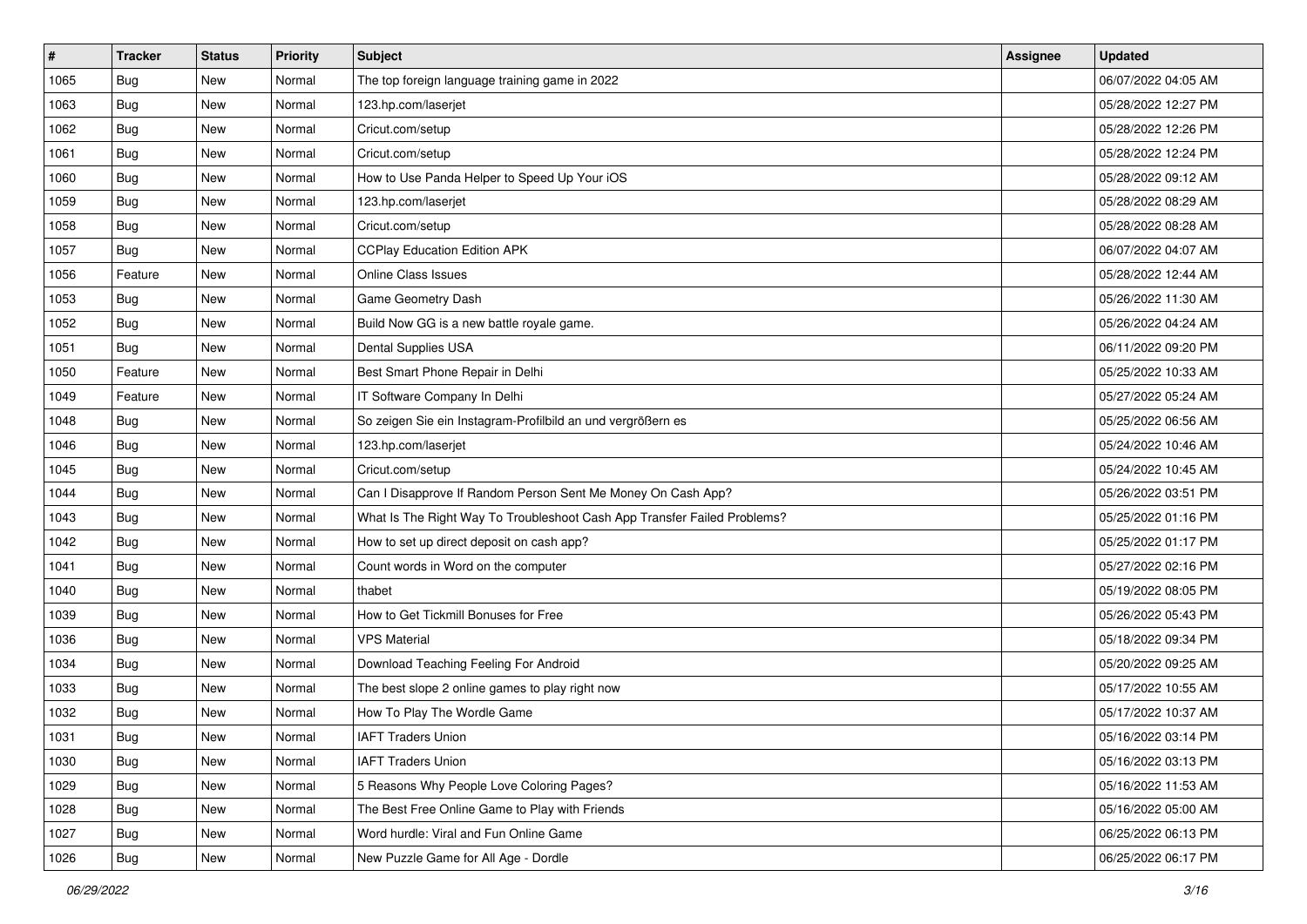| $\sharp$ | <b>Tracker</b> | <b>Status</b> | <b>Priority</b> | Subject                                                                    | <b>Assignee</b> | <b>Updated</b>      |
|----------|----------------|---------------|-----------------|----------------------------------------------------------------------------|-----------------|---------------------|
| 1025     | <b>Bug</b>     | New           | Normal          | how to change the logo in wordpress                                        |                 | 06/25/2022 06:20 PM |
| 1024     | Bug            | New           | Normal          | How to choose the right broker                                             |                 | 06/25/2022 06:23 PM |
| 1023     | <b>Bug</b>     | New           | Normal          | Questions That Are Typically Asked About Trap The Cat                      |                 | 05/14/2022 03:51 AM |
| 1022     | <b>Bug</b>     | <b>New</b>    | Normal          | 123.hp.com/laserjet                                                        |                 | 05/13/2022 01:25 PM |
| 1021     | Bug            | New           | Normal          | Cricut.com/setup                                                           |                 | 05/26/2022 12:21 AM |
| 1020     | <b>Bug</b>     | New           | Normal          | Cricut.com/setup                                                           |                 | 05/13/2022 11:14 AM |
| 1019     | Bug            | New           | Normal          | Cricut.com/setup                                                           |                 | 05/13/2022 11:13 AM |
| 1018     | <b>Bug</b>     | New           | Normal          | So erhalten Sie ein kostenloses Hörbuch                                    |                 | 06/28/2022 10:39 AM |
| 1016     | <b>Bug</b>     | New           | Normal          | Klondike Solitaire                                                         |                 | 05/12/2022 09:03 AM |
| 1015     | Bug            | New           | Normal          | Is it possible to send books for free?                                     |                 | 05/11/2022 04:05 PM |
| 1014     | <b>Bug</b>     | New           | Normal          | how to get chime routing and account number ? chime routing number florida |                 | 05/11/2022 12:42 PM |
| 1013     | <b>Bug</b>     | New           | Normal          | ij.start canon                                                             |                 | 05/11/2022 11:31 AM |
| 1012     | Bug            | New           | Normal          | Cricut.com/setup                                                           |                 | 05/11/2022 11:30 AM |
| 1011     | <b>Bug</b>     | New           | Normal          | Summary of 10 best coloring apps on phones                                 |                 | 05/11/2022 10:58 AM |
| 1009     | <b>Bug</b>     | New           | Normal          | How to change routing number on Cash App?                                  |                 | 05/11/2022 07:13 AM |
| 1008     | <b>Bug</b>     | New           | Normal          | Who was the first black woman to anchor a newscast?                        |                 | 05/10/2022 03:13 PM |
| 1007     | <b>Bug</b>     | <b>New</b>    | Normal          | "ij.start canon                                                            |                 | 05/18/2022 10:40 AM |
| 1006     | Bug            | New           | Normal          | Cricut.com/setup                                                           |                 | 05/10/2022 01:22 PM |
| 1004     | <b>Bug</b>     | New           | Normal          | you get to pinch and drag a man with a very flexible face                  |                 | 05/10/2022 10:59 AM |
| 1002     | <b>Bug</b>     | New           | Normal          | Chemistry Assignment Help                                                  |                 | 06/04/2022 09:58 AM |
| 1001     | <b>Bug</b>     | New           | Normal          | Venmo Keep Saying Error?                                                   |                 | 06/27/2022 02:20 AM |
| 999      | <b>Bug</b>     | New           | Normal          | Is there a way to find Google Feud answers?                                |                 | 06/28/2022 01:27 AM |
| 998      | Bug            | New           | Normal          | Is It Hard to Solve Wordle An                                              |                 | 06/27/2022 12:24 AM |
| 997      | <b>Bug</b>     | New           | Normal          | 123.hp.com/laserjet                                                        |                 | 06/28/2022 09:48 AM |
| 996      | Bug            | New           | Normal          | Cricut.com/setup                                                           |                 | 06/27/2022 07:12 AM |
| 995      | Feature        | New           | Normal          | "ij.start canon                                                            |                 | 06/27/2022 01:29 PM |
| 994      | Feature        | New           | Normal          | Cricut.com/setup                                                           |                 | 06/26/2022 02:00 AM |
| 993      | <b>Bug</b>     | New           | Normal          | IO Games Free Online                                                       |                 | 06/26/2022 09:41 AM |
| 992      | <b>Bug</b>     | New           | Normal          | So vergrößern Sie Ihr Instagram-Profilbild                                 |                 | 06/26/2022 11:29 PM |
| 991      | <b>Bug</b>     | New           | Normal          | <b>MDMA MOLLY</b>                                                          |                 | 05/03/2022 12:03 AM |
| 990      | Bug            | New           | Normal          | Mushrooms                                                                  |                 | 06/26/2022 05:41 AM |
| 989      | <b>Bug</b>     | New           | Normal          | Barewoods Wax Cigar                                                        |                 | 06/26/2022 09:19 AM |
| 988      | <b>Bug</b>     | New           | Normal          | <b>Medicinal Mushrooms</b>                                                 |                 | 06/27/2022 09:33 AM |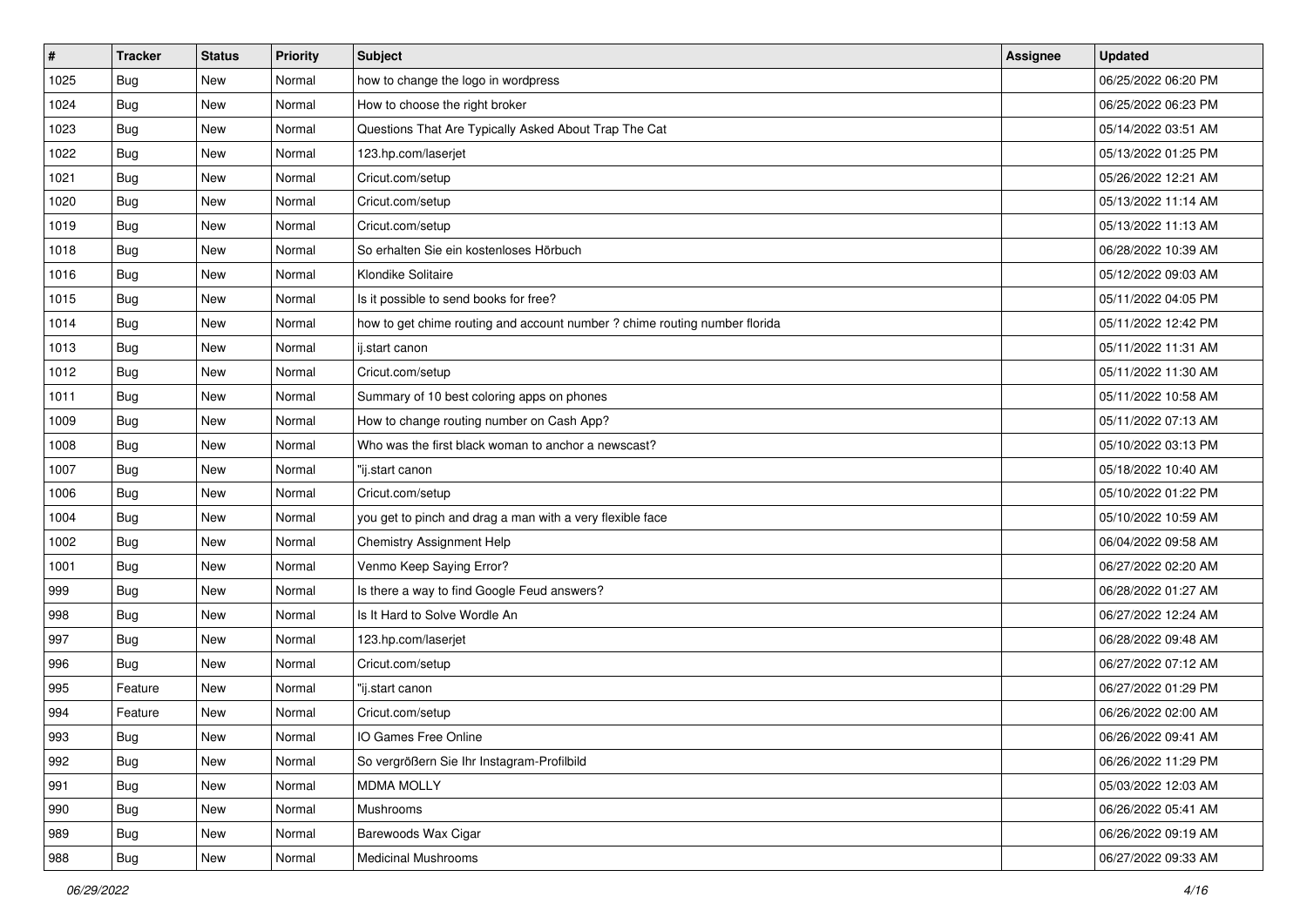| $\sharp$ | <b>Tracker</b> | <b>Status</b> | <b>Priority</b> | Subject                                                                                | <b>Assignee</b> | <b>Updated</b>      |
|----------|----------------|---------------|-----------------|----------------------------------------------------------------------------------------|-----------------|---------------------|
| 987      | <b>Bug</b>     | New           | Normal          | <b>Medicinal Mushrooms</b>                                                             |                 | 06/27/2022 07:13 PM |
| 985      | Bug            | New           | Normal          | Find out the vitality of Facebook Phone Number:                                        |                 | 06/27/2022 05:39 AM |
| 984      | Bug            | New           | Normal          | How to disable, permanently delete Twitter account on phone, PC                        |                 | 06/26/2022 08:28 AM |
| 983      | <b>Bug</b>     | <b>New</b>    | Normal          | Finding issue in tekken 3 game?                                                        |                 | 06/28/2022 03:26 AM |
| 982      | Bug            | New           | Normal          | Five sites that let you download free scenarios for your iPhone                        |                 | 05/07/2022 09:34 PM |
| 981      | <b>Bug</b>     | New           | Normal          | VidMate Mod APK                                                                        |                 | 06/28/2022 11:24 AM |
| 980      | Bug            | New           | Normal          | Free Gas Cards for the Unemployed                                                      |                 | 06/28/2022 02:54 PM |
| 979      | <b>Bug</b>     | New           | Normal          | Free Gas Cards for the Unemployed                                                      |                 | 06/25/2022 09:02 PM |
| 978      | Bug            | New           | Normal          | Delamore Lodge is a place to stay.                                                     |                 | 06/27/2022 04:57 AM |
| 977      | Bug            | New           | Normal          | Fans of the Old Country will like this book.                                           |                 | 06/26/2022 05:54 AM |
| 975      | Bug            | New           | Normal          | Payback 2 Mod APK                                                                      |                 | 05/05/2022 10:56 AM |
| 974      | Bug            | New           | Normal          | Watch NCAA Football Live Streaming Free                                                |                 | 06/26/2022 05:33 PM |
| 973      | Feature        | New           | Normal          | Free NFL Streaming Sites                                                               |                 | 06/28/2022 06:27 AM |
| 972      | <b>Bug</b>     | New           | Normal          | How To Borrow Money From The Cash App? Get To Know About The Same                      |                 | 04/25/2022 07:30 AM |
| 971      | <b>Bug</b>     | New           | Normal          | How Do I Check Balance On Cash App Card With Optimum Ease?                             |                 | 06/27/2022 08:16 PM |
| 970      | Bug            | New           | Normal          | The Amount Of Time Does Cash App Direct Deposit Time Take?                             |                 | 06/26/2022 07:32 PM |
| 969      | <b>Bug</b>     | <b>New</b>    | Normal          | Watch NCAA Football Live Match Free                                                    |                 | 06/28/2022 01:31 PM |
| 968      | Feature        | New           | Normal          | watch nfl online free live streaming                                                   |                 | 06/25/2022 11:52 PM |
| 967      | Feature        | New           | Normal          | stream live nfl games free online                                                      |                 | 06/26/2022 10:09 AM |
| 966      | Bug            | New           | Normal          | How to Download the Filmes                                                             |                 | 06/27/2022 03:25 AM |
| 965      | Bug            | New           | Normal          | Go with cash app customer service to know where I can load my cash app card            |                 | 06/28/2022 04:30 AM |
| 964      | Bug            | New           | Normal          | Can I Fix Cash App Transfer Failed Issues By Adding Sufficient Funds?                  |                 | 06/26/2022 07:21 AM |
| 963      | Feature        | New           | Normal          | Why I am not getting cool cash app card designs- call experts                          |                 | 06/26/2022 07:52 AM |
| 962      | Bug            | New           | Normal          | Kostenlose Hörbücher                                                                   |                 | 06/26/2022 10:45 PM |
| 961      | <b>Bug</b>     | New           | Normal          | TeaTv is an Android                                                                    |                 | 06/26/2022 02:02 PM |
| 959      | Bug            | <b>New</b>    | Normal          | Get connected with cash app team-How to get money off cash app at walmart without card |                 | 06/27/2022 08:52 AM |
| 958      | <b>Bug</b>     | New           | Normal          | Avail Cash app support service to know Sutton bank cash app number                     |                 | 06/26/2022 08:46 AM |
| 957      | <b>Bug</b>     | New           | Normal          | From Where I Can Get Cheap Writing Services?                                           |                 | 04/20/2022 05:06 AM |
| 956      | Bug            | New           | Normal          | FNF Free Mods Online                                                                   |                 | 06/25/2022 09:59 PM |
| 954      | <b>Bug</b>     | New           | Normal          | AZ Screen Recorder Mod                                                                 |                 | 06/25/2022 11:24 PM |
| 953      | Bug            | New           | Normal          | Manga Dogs - Read Your Favorite Comics on Your Smartphone                              |                 | 06/27/2022 03:53 PM |
| 952      | <b>Bug</b>     | New           | Normal          | Canon IJ Network Tool                                                                  |                 | 06/26/2022 10:35 AM |
| 951      | <b>Bug</b>     | New           | Normal          | Canon.com/ijsetup                                                                      |                 | 06/27/2022 07:56 PM |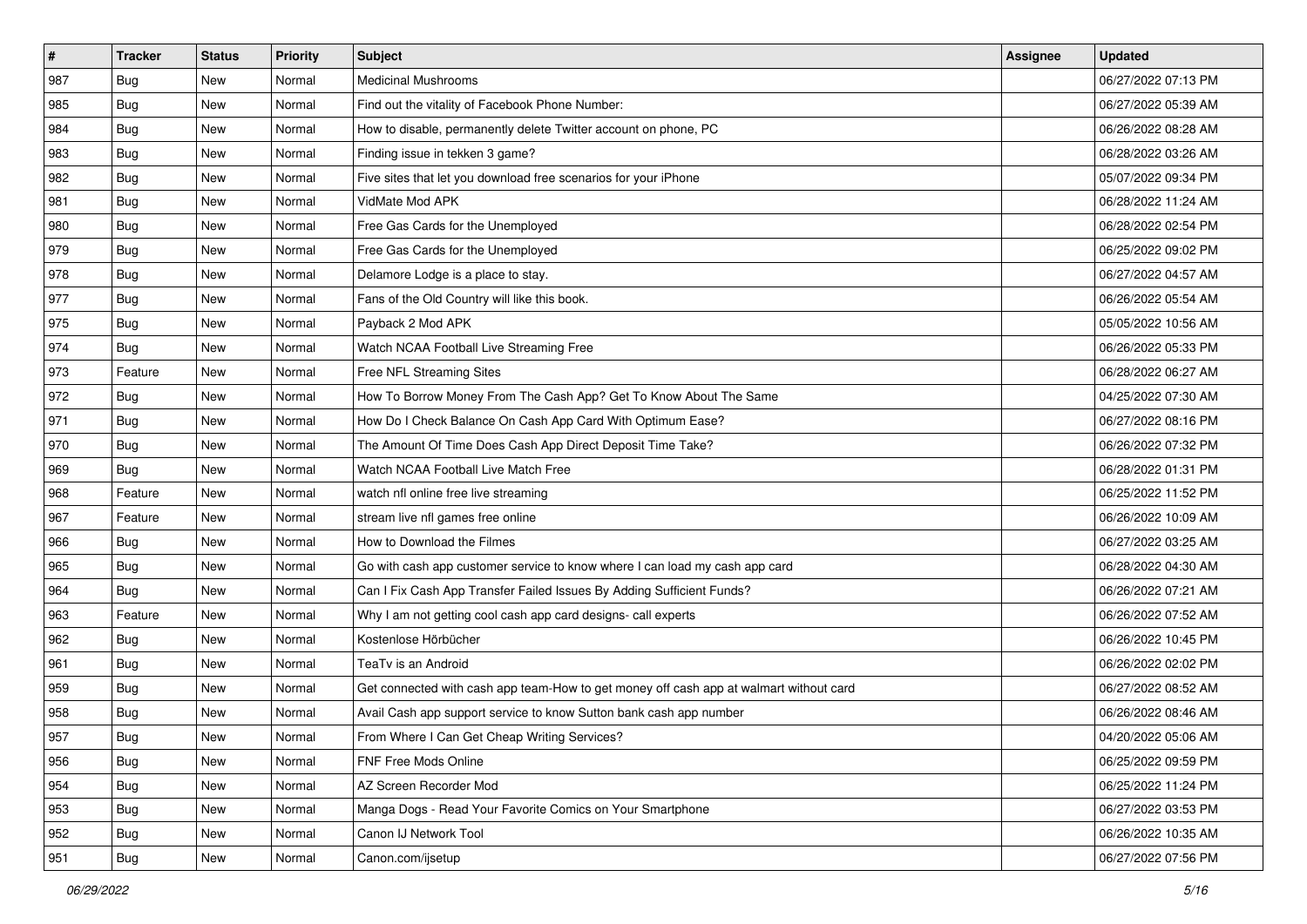| $\sharp$ | <b>Tracker</b> | <b>Status</b> | <b>Priority</b> | Subject                                                                          | <b>Assignee</b> | <b>Updated</b>      |
|----------|----------------|---------------|-----------------|----------------------------------------------------------------------------------|-----------------|---------------------|
| 950      | <b>Bug</b>     | New           | Normal          | ij.start canon                                                                   |                 | 06/26/2022 04:35 AM |
| 949      | Bug            | New           | Normal          | <b>Educational Games</b>                                                         |                 | 06/15/2022 09:11 PM |
| 948      | Bug            | New           | Normal          | Canon IJ Network Tool                                                            |                 | 06/27/2022 09:30 PM |
| 947      | Bug            | New           | Normal          | is Disney Now and Disney Plus different?                                         |                 | 04/14/2022 09:53 AM |
| 946      | Bug            | New           | Normal          | What is Plex and Is Plex Legal?                                                  |                 | 06/26/2022 05:23 AM |
| 945      | <b>Bug</b>     | New           | Normal          | TikTok 18 Mod Apk For Your Android                                               |                 | 04/13/2022 09:32 AM |
| 944      | Feature        | New           | Normal          | Canon.com/ijsetup                                                                |                 | 06/27/2022 09:46 AM |
| 943      | <b>Bug</b>     | New           | Normal          | ij.start canon                                                                   |                 | 04/13/2022 08:52 AM |
| 942      | Bug            | New           | Normal          | Canon IJ Network Tool                                                            |                 | 04/13/2022 08:45 AM |
| 941      | Bug            | New           | Normal          | is Disney Now and Disney Plus different?                                         |                 | 06/26/2022 12:10 PM |
| 940      | <b>Bug</b>     | New           | Normal          | What is Plex and Is Plex Legal?                                                  |                 | 06/26/2022 04:50 PM |
| 935      | <b>Bug</b>     | New           | Normal          | MovieBox Pro Apk - Watch Movies and TV Shows on Your Android Phone               |                 | 06/26/2022 04:11 AM |
| 934      | Bug            | New           | Normal          | MovieBox Pro Apk - Watch Movies and TV Shows on Your Android Phone               |                 | 05/10/2022 11:01 AM |
| 933      | Bug            | New           | Normal          | How Can I Watch Movies on My Mobile Phone                                        |                 | 06/24/2022 12:55 AM |
| 932      | Bug            | New           | Normal          | The best epic, long-playing PC games will consume days of your life.             |                 | 05/15/2022 07:44 PM |
| 930      | Bug            | New           | Normal          | The best free games online                                                       |                 | 04/12/2022 09:05 AM |
| 929      | Bug            | New           | Normal          | Canon IJ Network Tool                                                            |                 | 04/12/2022 08:32 AM |
| 928      | Bug            | New           | Normal          | How Does Sutton Bank Cash App Customer Service Help In Answering Your Questions? |                 | 04/12/2022 11:36 AM |
| 927      | Feature        | New           | Normal          | What Is The Right Way To Troubleshoot Cash App Transfer Failed Problems?         |                 | 04/12/2022 05:54 AM |
| 926      | Bug            | New           | Normal          | tavor 7                                                                          |                 | 06/22/2022 05:08 PM |
| 925      | Bug            | New           | Normal          | tavor 7                                                                          |                 | 06/15/2022 03:45 AM |
| 924      | Bug            | <b>New</b>    | Normal          | buy tec 9                                                                        |                 | 04/11/2022 02:54 PM |
| 923      | Bug            | New           | Normal          | frenchies for sale                                                               |                 | 04/11/2022 02:35 PM |
| 922      | <b>Bug</b>     | New           | Normal          | Why Is The Need For Assignment Writing Services?                                 |                 | 06/29/2022 05:16 AM |
| 921      | Bug            | New           | Normal          | Canon IJ Network Tool                                                            |                 | 04/11/2022 09:00 AM |
| 920      | Bug            | New           | Normal          | Where I Can Get Essay Writing Services?                                          |                 | 04/11/2022 08:35 AM |
| 919      | Feature        | New           | Normal          | How can I check my Cash App card balance by dialing a number?                    |                 | 04/10/2022 09:07 AM |
| 918      | I Bug          | New           | Normal          | Antivirus for IOS                                                                |                 | 06/16/2022 10:36 PM |
| 917      | <b>Bug</b>     | New           | Normal          | Random Person Sent Me Money on Cash App-find solution?                           |                 | 04/09/2022 12:32 PM |
| 916      | Bug            | New           | Normal          | How long does it take to write a book?                                           |                 | 04/07/2022 12:15 PM |
| 915      | <b>Bug</b>     | New           | Normal          | Finance dissertation writing                                                     |                 | 04/07/2022 09:22 AM |
| 914      | <b>Bug</b>     | New           | Normal          | Wordle: how to play fashion games for free?                                      |                 | 04/07/2022 08:30 AM |
| 913      | <b>Bug</b>     | New           | Normal          | Canon IJ Network Tool                                                            |                 | 04/07/2022 06:21 AM |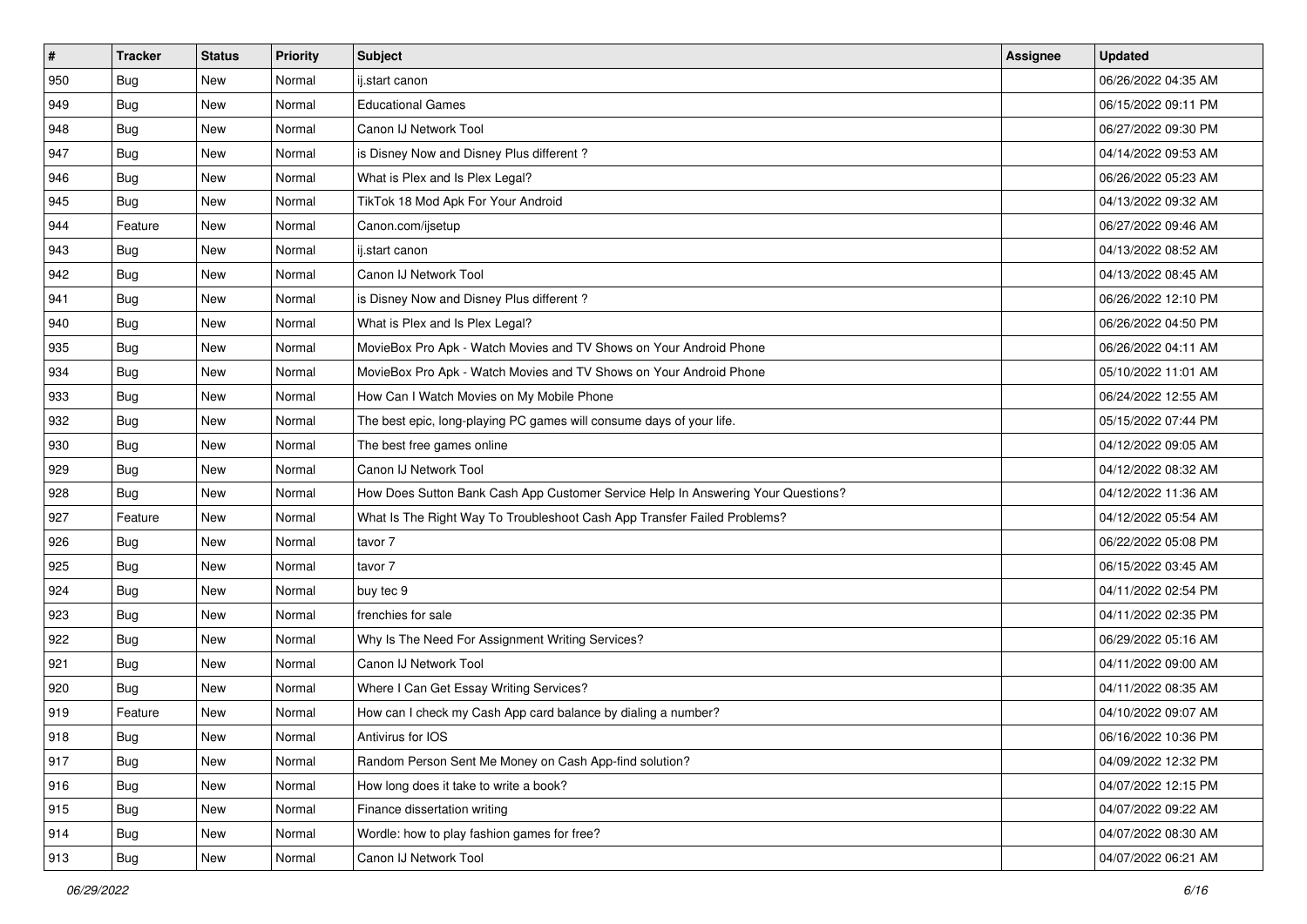| $\vert$ # | <b>Tracker</b> | <b>Status</b> | <b>Priority</b> | Subject                                                                     | <b>Assignee</b> | <b>Updated</b>      |
|-----------|----------------|---------------|-----------------|-----------------------------------------------------------------------------|-----------------|---------------------|
| 912       | <b>Bug</b>     | New           | Normal          | Cuphead Mobile Game Review                                                  |                 | 06/09/2022 10:14 AM |
| 911       | Bug            | New           | Normal          | Aluminum Windows & Doors                                                    |                 | 04/06/2022 08:10 PM |
| 910       | Bug            | New           | Normal          | Each content looks unisize or not formated                                  |                 | 04/06/2022 11:21 AM |
| 909       | <b>Bug</b>     | <b>New</b>    | Normal          | Toca Life World APK                                                         |                 | 04/06/2022 04:52 AM |
| 908       | <b>Bug</b>     | New           | Normal          | Toca Life World APK                                                         |                 | 04/06/2022 03:18 AM |
| 907       | <b>Bug</b>     | New           | Normal          | Canon IJ Network Tool                                                       |                 | 04/04/2022 10:43 AM |
| 906       | Bug            | New           | Normal          | How To Change Cash App From Business To Personal Account For Any Reasons?   |                 | 04/04/2022 09:57 AM |
| 905       | <b>Bug</b>     | New           | Normal          | MINI MILITIA MOD APK                                                        |                 | 05/19/2022 01:54 PM |
| 904       | Feature        | New           | Normal          | Laora seeck                                                                 |                 | 04/20/2022 11:54 AM |
| 903       | Feature        | New           | Normal          | Good game                                                                   |                 | 04/11/2022 08:39 AM |
| 902       | Feature        | New           | Normal          | salo717                                                                     |                 | 05/18/2022 10:35 AM |
| 901       | Feature        | New           | Normal          | good game ever                                                              |                 | 06/26/2022 06:25 PM |
| 900       | Feature        | New           | Normal          | good game ever                                                              |                 | 04/02/2022 11:59 AM |
| 898       | Bug            | New           | Normal          | Shadow Fight 2 Mod APK                                                      |                 | 04/02/2022 09:17 AM |
| 895       | <b>Bug</b>     | New           | Normal          | Cash App Scams                                                              |                 | 06/18/2022 02:36 PM |
| 894       | Feature        | New           | Normal          | Need phd dissertation help in UK                                            |                 | 05/30/2022 12:29 PM |
| 893       | <b>Bug</b>     | New           | Normal          | klingeltone                                                                 |                 | 04/13/2022 11:06 AM |
| 892       | Bug            | New           | Normal          | Good game                                                                   |                 | 04/01/2022 09:15 AM |
| 891       | <b>Bug</b>     | New           | Normal          | The most interesting game today, have you tried it?                         |                 | 04/01/2022 09:17 AM |
| 889       | <b>Bug</b>     | New           | Normal          | What is Plex and how it's work?                                             |                 | 04/01/2022 09:14 AM |
| 888       | <b>Bug</b>     | New           | Normal          | Is the Fox News Channel on Roku free?                                       |                 | 06/28/2022 06:58 PM |
| 887       | Bug            | New           | Normal          | What is Plex and how it's work?                                             |                 | 04/01/2022 09:16 AM |
| 886       | Bug            | New           | Normal          | Is the Fox News Channel on Roku free?                                       |                 | 06/28/2022 09:36 PM |
| 885       | <b>Bug</b>     | New           | Normal          | How to Install the Tele Latino App For Android                              |                 | 03/28/2022 04:10 AM |
| 884       | <b>Bug</b>     | New           | Normal          | Why do Subway Surfers popular                                               |                 | 04/01/2022 09:16 AM |
| 883       | Bug            | New           | Normal          | Langweilen Sie sich jemals bei der gleichen alten Schriftart auf Instagram? |                 | 04/01/2022 09:16 AM |
| 882       | <b>Bug</b>     | New           | Normal          | How to change bank account on cash app?                                     |                 | 04/01/2022 09:16 AM |
| 880       | <b>Bug</b>     | New           | Normal          | Why do Subway Surfers popular                                               |                 | 04/01/2022 09:16 AM |
| 879       | Feature        | New           | Normal          | Best Garage Door Repair in Massachusetts                                    |                 | 04/01/2022 09:16 AM |
| 878       | <b>Bug</b>     | New           | Normal          | Wie ist instazoom hilfreich beim Herunterladen von Instagram-Profilbildern  |                 | 04/08/2022 09:28 PM |
| 877       | Feature        | New           | Normal          | <b>Exness Broker Review</b>                                                 |                 | 04/01/2022 09:12 AM |
| 876       | <b>Bug</b>     | New           | Normal          | Download Full-Size Profile Pictures of Your Favorite Users With InstaDP     |                 | 04/01/2022 09:12 AM |
| 875       | <b>Bug</b>     | New           | Normal          | Red ball game                                                               |                 | 04/01/2022 09:15 AM |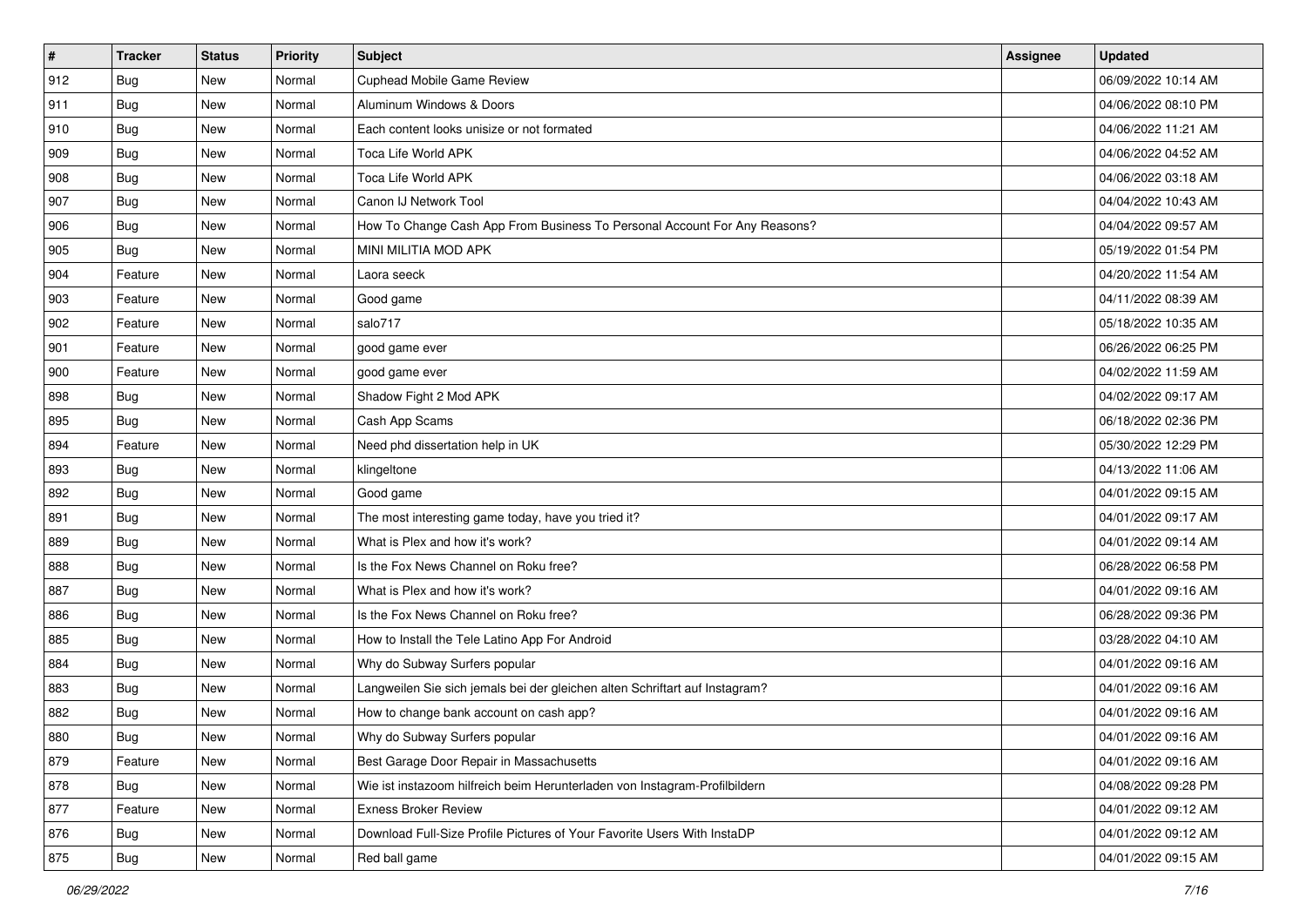| $\sharp$ | <b>Tracker</b> | <b>Status</b> | <b>Priority</b> | <b>Subject</b>                                                                   | <b>Assignee</b> | <b>Updated</b>      |
|----------|----------------|---------------|-----------------|----------------------------------------------------------------------------------|-----------------|---------------------|
| 874      | <b>Bug</b>     | New           | Normal          | Cómo descargar Minecraft Apk                                                     |                 | 06/26/2022 08:01 AM |
| 873      | Bug            | New           | Normal          | Klingeltöne mp3                                                                  |                 | 04/13/2022 11:03 AM |
| 872      | Bug            | New           | Normal          | Poppy Playtime Horror Game Free                                                  |                 | 04/01/2022 09:11 AM |
| 870      | <b>Bug</b>     | New           | Normal          | Mahjong Solitaire                                                                |                 | 04/01/2022 09:12 AM |
| 869      | Bug            | New           | Normal          | Sonnerie Post Malone 2022                                                        |                 | 04/13/2022 11:05 AM |
| 865      | Bug            | New           | Normal          | Canon IJ Printer Utility                                                         |                 | 05/18/2022 07:24 PM |
| 864      | Bug            | New           | Normal          | Canon IJ Network Tool                                                            |                 | 04/01/2022 09:14 AM |
| 863      | <b>Bug</b>     | New           | Normal          | Canon IJ Network Tool                                                            |                 | 04/01/2022 09:12 AM |
| 862      | Bug            | New           | Normal          | none                                                                             |                 | 04/01/2022 09:11 AM |
| 859      | Bug            | New           | Normal          | Canon IJ Network Tool                                                            |                 | 04/01/2022 09:13 AM |
| 857      | <b>Bug</b>     | New           | Normal          | Welcome to the world of classic retro games                                      |                 | 04/01/2022 09:13 AM |
| 856      | <b>Bug</b>     | New           | Normal          | Online Classes Assistance Help For Student                                       |                 | 04/01/2022 09:13 AM |
| 855      | Bug            | <b>New</b>    | Normal          | Online Classes Assistance Help For Student                                       |                 | 04/01/2022 09:13 AM |
| 854      | Bug            | New           | Normal          | How To Resolve Password Problems Through Facebook Customer Service?              |                 | 04/09/2022 06:11 PM |
| 853      | Bug            | New           | Normal          | what is dr laser                                                                 |                 | 04/01/2022 09:13 AM |
| 852      | Bug            | New           | Normal          | How to cancel your French Bee flight within 24 hours?                            |                 | 04/01/2022 09:13 AM |
| 851      | Bug            | New           | Normal          | Laden Sie den kostenlosen MP3-Klingelton für Ihr Mobiltelefon herunter           |                 | 04/01/2022 09:14 AM |
| 850      | Bug            | <b>New</b>    | Normal          | Puppy Playtime APK Android                                                       |                 | 04/01/2022 09:14 AM |
| 849      | Bug            | New           | Normal          | FutEmax App Apk - Watch Soccer, Fantasy Football, And More On Your Mobile Device |                 | 04/01/2022 09:04 AM |
| 848      | Feature        | New           | Normal          | Online Classes Assistance                                                        |                 | 04/01/2022 08:57 AM |
| 847      | Feature        | New           | Normal          | Canon.com/ijsetup                                                                |                 | 04/01/2022 09:08 AM |
| 846      | Feature        | New           | Normal          | ij.start canon                                                                   |                 | 04/01/2022 08:58 AM |
| 845      | Feature        | New           | Normal          | canon.com/ijsetup                                                                |                 | 04/01/2022 08:58 AM |
| 844      | <b>Bug</b>     | New           | Normal          | To know Chime Routing Number call on the helpline number                         |                 | 04/01/2022 08:58 AM |
| 843      | Bug            | New           | Normal          | Canon IJ Network Tool                                                            |                 | 04/01/2022 08:58 AM |
| 842      | Bug            | New           | Normal          | Join the fun game                                                                |                 | 04/01/2022 08:58 AM |
| 841      | <b>Bug</b>     | New           | Normal          | How do I activate FOX NOW?                                                       |                 | 04/01/2022 08:58 AM |
| 840      | Bug            | New           | Normal          | Is Tubi really free and legal?                                                   |                 | 04/01/2022 08:58 AM |
| 839      | <b>Bug</b>     | New           | Normal          | How do I activate FOX NOW?                                                       |                 | 04/01/2022 08:58 AM |
| 838      | <b>Bug</b>     | New           | Normal          | Celebrity Hunter Mod apk - Como instalá-lo                                       |                 | 04/01/2022 08:58 AM |
| 836      | <b>Bug</b>     | New           | Normal          | What Is The Required Amount To Pay As Cash App Clearance Fee?                    |                 | 04/01/2022 09:00 AM |
| 835      | <b>Bug</b>     | New           | Normal          | Build your strong army with Taming io                                            |                 | 04/01/2022 08:59 AM |
| 834      | <b>Bug</b>     | New           | Normal          | Grasp the secret to relieve stress and fatigue                                   |                 | 04/01/2022 08:57 AM |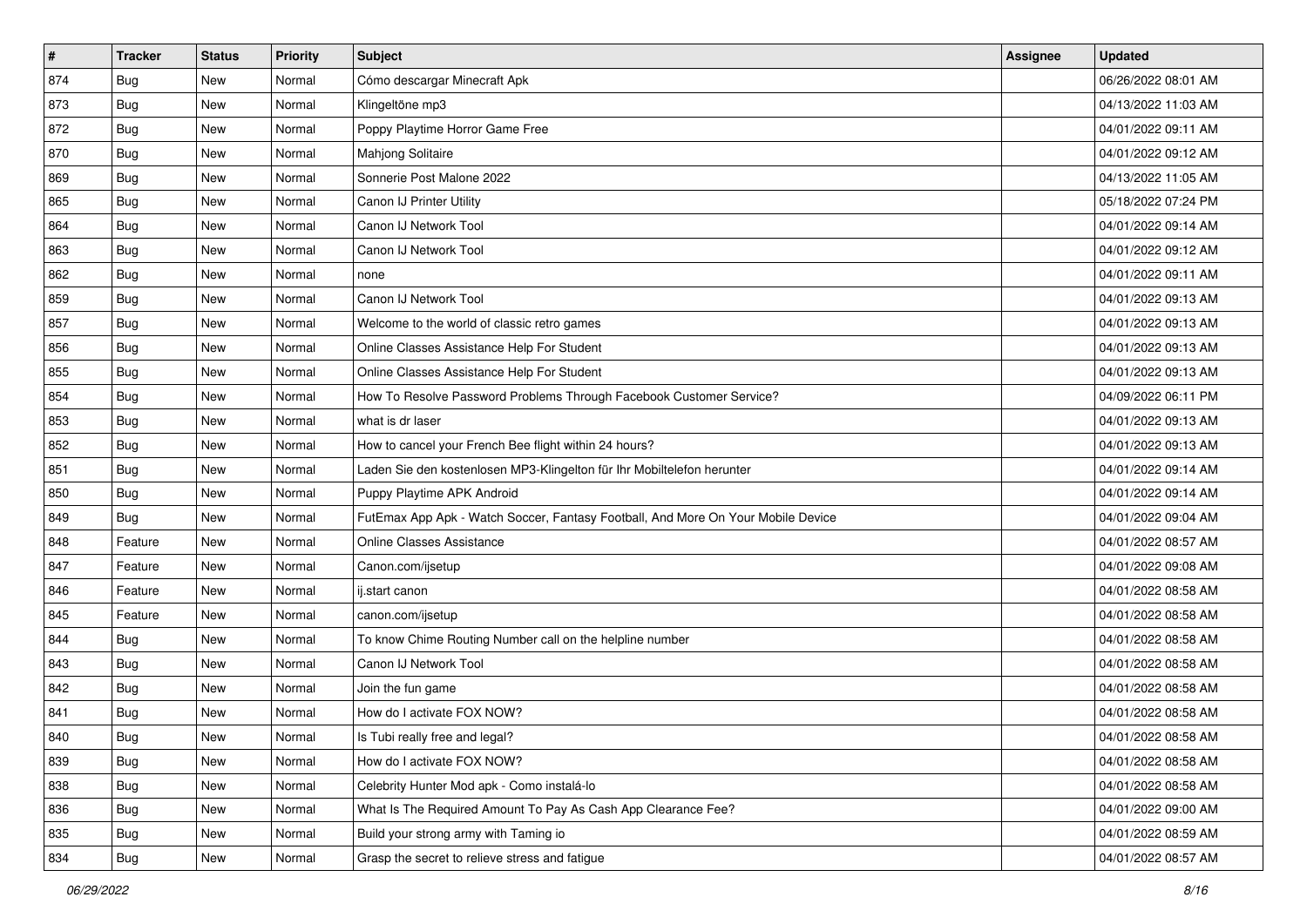| $\sharp$ | <b>Tracker</b> | <b>Status</b> | <b>Priority</b> | Subject                                                            | <b>Assignee</b> | <b>Updated</b>      |
|----------|----------------|---------------|-----------------|--------------------------------------------------------------------|-----------------|---------------------|
| 833      | <b>Bug</b>     | New           | Normal          | Does Direct Deposit Hit Chime- seek Chime Customer Service         |                 | 04/01/2022 08:59 AM |
| 832      | Bug            | New           | Normal          | Choque Royale Mod Apk                                              |                 | 04/01/2022 08:59 AM |
| 831      | Bug            | New           | Normal          | Build and shoot                                                    |                 | 05/29/2022 04:47 PM |
| 830      | <b>Bug</b>     | <b>New</b>    | Normal          | Poppy Playtime APK                                                 |                 | 06/27/2022 10:31 PM |
| 828      | <b>Bug</b>     | New           | Normal          | Nursery management                                                 |                 | 06/28/2022 12:10 PM |
| 827      | <b>Bug</b>     | New           | Normal          | Come To Know The Required Steps To Unlock Cash App Account         |                 | 04/01/2022 08:59 AM |
| 826      | Bug            | New           | Normal          | How to Dowload MXL TV Premium                                      |                 | 05/26/2022 03:34 PM |
| 825      | <b>Bug</b>     | New           | Normal          | Lucky Patcher Download                                             |                 | 06/26/2022 06:09 PM |
| 822      | Bug            | New           | Normal          | Dowload Your Boyfriend Game                                        |                 | 06/28/2022 04:56 AM |
| 821      | <b>Bug</b>     | New           | Normal          | Nicoo - A Review of the Popular Battle Royale Game                 |                 | 06/28/2022 08:30 AM |
| 820      | Bug            | New           | Normal          | Metal Slug Apk para Android                                        |                 | 06/28/2022 11:01 AM |
| 819      | <b>Bug</b>     | New           | Normal          | Metal Slug Apk para Android                                        |                 | 06/27/2022 09:35 AM |
| 817      | Bug            | <b>New</b>    | Normal          | Pacman 30th Anniversary                                            |                 | 06/28/2022 09:20 AM |
| 816      | <b>Bug</b>     | New           | Normal          | Play Scribble io fun with everyone                                 |                 | 06/28/2022 03:20 PM |
| 813      | Feature        | New           | Normal          | Canon.com/ijsetup                                                  |                 | 06/28/2022 05:15 PM |
| 812      | Feature        | New           | Normal          | canon.com/ijsetup                                                  |                 | 06/29/2022 06:04 AM |
| 811      | <b>Bug</b>     | New           | Normal          | Canon IJ Network Tool                                              |                 | 06/28/2022 06:12 AM |
| 810      | Feature        | New           | Normal          | how to remove viruses from a phone                                 |                 | 06/28/2022 11:13 AM |
| 809      | <b>Bug</b>     | New           | Normal          | Smash Karts - immerse yourself in the exciting race                |                 | 06/28/2022 09:57 AM |
| 808      | Bug            | New           | Normal          | Sinnvolle Guten-Morgen-Grüße                                       |                 | 06/28/2022 10:45 PM |
| 807      | <b>Bug</b>     | New           | Normal          | 1v1Battle is a strategic action 'Build and shoot' game             |                 | 06/27/2022 06:52 AM |
| 806      | Feature        | New           | Normal          | Go everywhere thanks to mapquest driving directions                |                 | 06/29/2022 07:38 AM |
| 804      | Bug            | New           | Normal          | Review                                                             |                 | 06/29/2022 03:32 AM |
| 802      | <b>Bug</b>     | New           | Normal          | Who Is an ETL Engineer                                             |                 | 06/28/2022 02:03 AM |
| 801      | Bug            | New           | Normal          | Who Is an ETL Engineer                                             |                 | 06/27/2022 12:25 PM |
| 800      | Bug            | <b>New</b>    | Normal          | Who Is an ETL Engineer                                             |                 | 06/28/2022 08:48 AM |
| 799      | <b>Bug</b>     | New           | Normal          | Who Is an ETL Engineer                                             |                 | 06/28/2022 02:51 AM |
| 798      | <b>Bug</b>     | New           | Normal          | Who Is an ETL Engineer                                             |                 | 06/29/2022 02:44 AM |
| 796      | Bug            | New           | Normal          | How Does Cash App $++$ actually work and What is the process of it |                 | 06/29/2022 05:10 AM |
| 795      | <b>Bug</b>     | New           | Normal          | Drift Boss - Exciting Race                                         |                 | 06/26/2022 06:32 PM |
| 794      | Feature        | New           | Normal          | Safe place to buy fifa coins                                       |                 | 06/28/2022 11:15 AM |
| 792      | <b>Bug</b>     | New           | Normal          | What is Google Camera Mod?                                         |                 | 06/27/2022 10:20 AM |
| 791      | <b>Bug</b>     | New           | Normal          | Samsnung TV Plus is not working                                    |                 | 04/01/2022 09:03 AM |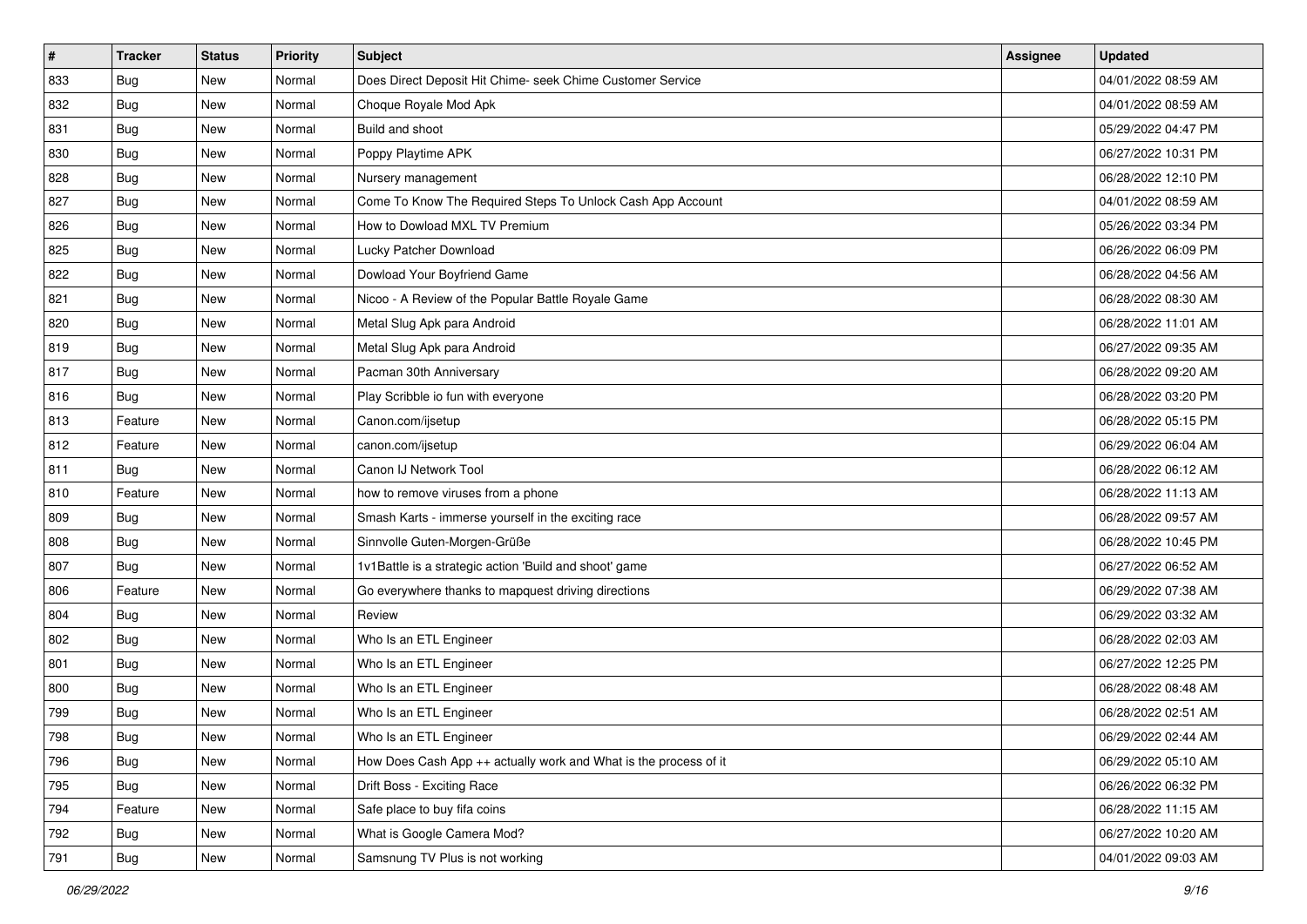| $\vert$ # | <b>Tracker</b> | <b>Status</b> | <b>Priority</b> | <b>Subject</b>                                                                | <b>Assignee</b> | <b>Updated</b>      |
|-----------|----------------|---------------|-----------------|-------------------------------------------------------------------------------|-----------------|---------------------|
| 790       | <b>Bug</b>     | New           | Normal          | My app                                                                        |                 | 04/01/2022 09:03 AM |
| 789       | <b>Bug</b>     | New           | Normal          | Full version                                                                  |                 | 06/28/2022 10:51 PM |
| 788       | Bug            | New           | Normal          | Intro Maker Mod APK                                                           |                 | 06/28/2022 04:21 AM |
| 787       | <b>Bug</b>     | New           | Normal          | Assured Assignment Help                                                       |                 | 06/27/2022 05:19 PM |
| 786       | Bug            | New           | Normal          | Best Assignment Help in Australia & UK                                        |                 | 06/21/2022 09:28 PM |
| 785       | <b>Bug</b>     | New           | Normal          | How To Get Money Off Cash App Without Card Or With A Card?                    |                 | 06/28/2022 11:35 AM |
| 784       | <b>Bug</b>     | New           | Normal          | How To Add Money On Cash App Card And Check The Funds?                        |                 | 06/28/2022 12:36 PM |
| 783       | Bug            | New           | Normal          | How Do I Determine The Reasons And Solutions To Fix Cash App Transfer Failed? |                 | 06/27/2022 08:58 PM |
| 782       | <b>Bug</b>     | New           | Normal          | Comment faire une sonnerie téléphonique                                       |                 | 06/27/2022 11:56 PM |
| 781       | Bug            | New           | Normal          | Free Whatsapp Group to Join                                                   |                 | 06/28/2022 11:48 AM |
| 777       | <b>Bug</b>     | New           | Normal          | Obtain driving instructions using Google Maps.                                |                 | 06/29/2022 07:00 AM |
| 776       | <b>Bug</b>     | New           | Normal          | Wibargain                                                                     |                 | 06/28/2022 01:57 PM |
| 775       | Bug            | New           | Normal          | cash app                                                                      |                 | 02/14/2022 08:20 AM |
| 774       | Bug            | New           | Normal          | Follow proper initiatives                                                     |                 | 06/27/2022 07:54 PM |
| 773       | <b>Bug</b>     | New           | Normal          | Spades - Play online free                                                     |                 | 06/28/2022 12:26 PM |
| 772       | <b>Bug</b>     | New           | Normal          | united airlines baggage policy                                                |                 | 06/27/2022 10:53 PM |
| 771       | <b>Bug</b>     | New           | Normal          | united airlines baggage policy                                                |                 | 06/26/2022 07:19 AM |
| 770       | <b>Bug</b>     | New           | Normal          | Canon IJ Network Tool                                                         |                 | 06/29/2022 04:48 AM |
| 769       | <b>Bug</b>     | New           | Normal          | check my cash app                                                             |                 | 06/28/2022 03:29 PM |
| 768       | <b>Bug</b>     | New           | Normal          | Where can you buy best jackets online?                                        |                 | 06/26/2022 01:50 PM |
| 767       | <b>Bug</b>     | New           | Normal          | apkmod                                                                        |                 | 06/28/2022 01:24 AM |
| 766       | <b>Bug</b>     | New           | Normal          | Pobreflix Mod APK Review                                                      |                 | 06/28/2022 08:56 AM |
| 765       | <b>Bug</b>     | New           | Normal          | Follow proper initiatives to check my cash app                                |                 | 06/25/2022 10:08 AM |
| 764       | <b>Bug</b>     | New           | Normal          | What is available to see what I can watch HBO Max?                            |                 | 06/28/2022 03:59 AM |
| 762       | <b>Bug</b>     | New           | Normal          | How To Add Money To A Cash App Card If Struggling With Low Amount?            |                 | 06/27/2022 09:58 PM |
| 760       | Bug            | New           | Normal          | apkmod                                                                        |                 | 06/27/2022 04:13 PM |
| 758       | <b>Bug</b>     | New           | Normal          | How Do I Study Consistently For Hours?                                        |                 | 06/27/2022 12:49 AM |
| 757       | I Bug          | New           | Normal          | Why Is Issue of Car Maintenance so Famous for the Consumers?                  |                 | 04/01/2022 09:01 AM |
| 756       | Feature        | New           | Normal          | Your one-stop destination for the thesis writing service                      |                 | 06/27/2022 05:46 PM |
| 754       | <b>Bug</b>     | New           | Normal          | Cómo descargar tonos gratis de teléfono celular                               |                 | 06/26/2022 01:56 PM |
| 753       | <b>Bug</b>     | New           | Normal          | onlineessaygrader                                                             |                 | 06/28/2022 05:55 AM |
| 752       | <b>Bug</b>     | New           | Normal          | Plagerism checker                                                             |                 | 06/26/2022 06:33 PM |
| 750       | Bug            | New           | Normal          | Create a Report Template                                                      |                 | 06/26/2022 04:27 PM |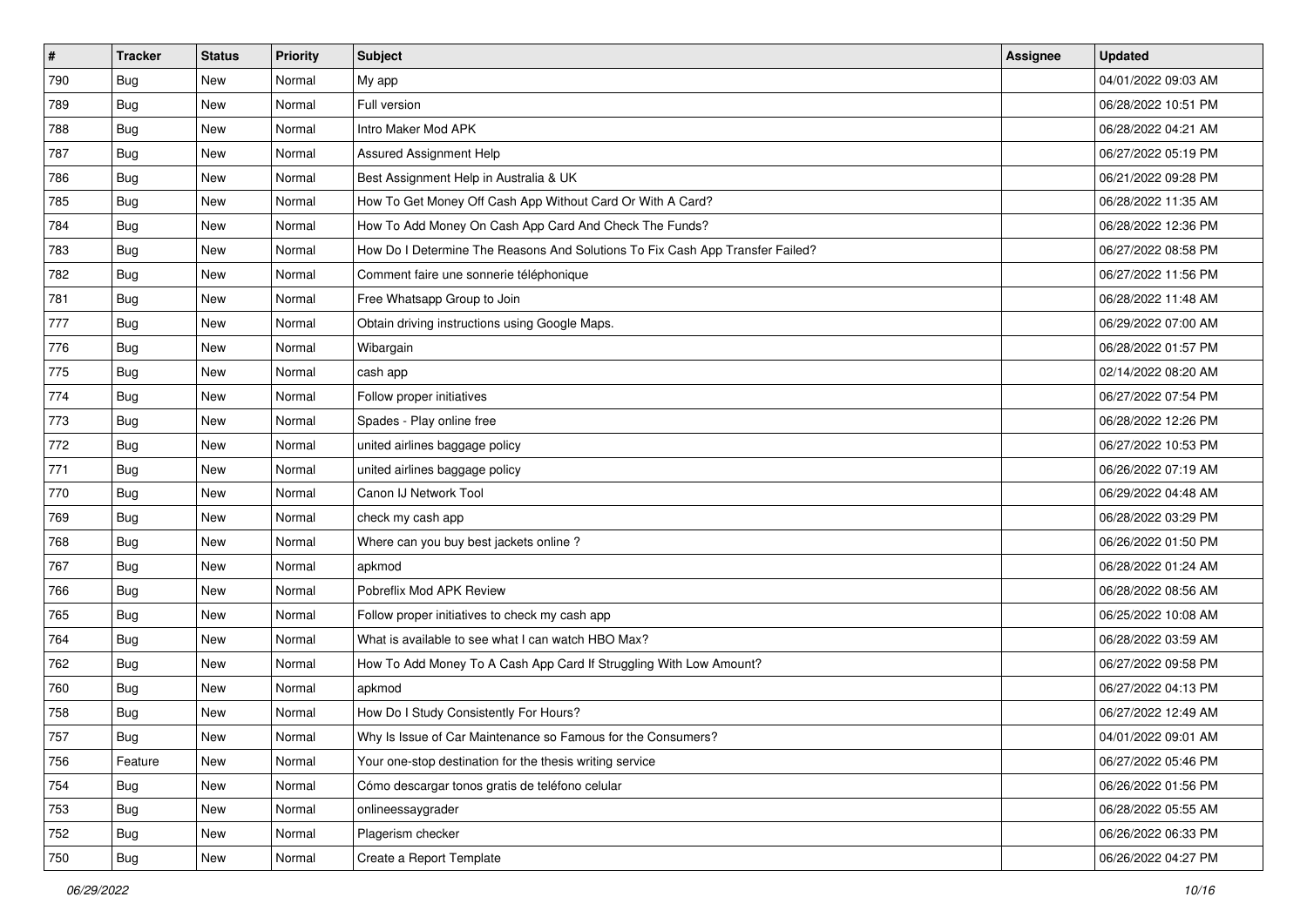| $\sharp$ | <b>Tracker</b> | <b>Status</b> | Priority | <b>Subject</b>                                                                                      | Assignee | <b>Updated</b>      |
|----------|----------------|---------------|----------|-----------------------------------------------------------------------------------------------------|----------|---------------------|
| 749      | <b>Bug</b>     | New           | Normal   | The Best Bubble Shooter Game for Android                                                            |          | 06/26/2022 12:12 PM |
| 748      | <b>Bug</b>     | New           | Normal   | Il y a quelques façons d'obtenir des sonneries gratuites pour votre iPhone                          |          | 06/26/2022 11:24 PM |
| 747      | <b>Bug</b>     | New           | Normal   | How to Install Tyflex Plus on Your Android Device                                                   |          | 06/26/2022 08:16 AM |
| 744      | Bug            | New           | Normal   | <b>Pixel Survive</b>                                                                                |          | 06/28/2022 05:13 AM |
| 743      | Bug            | New           | Normal   | They promote 'pixel art' contests and a 'game jam' related to the work and figure of Carlos Casares |          | 06/28/2022 12:04 PM |
| 742      | Bug            | New           | Normal   | How Long Does Cash App Support Take To Respond For A Better Support?                                |          | 06/25/2022 11:00 PM |
| 741      | Bug            | New           | Normal   | <b>Blockchain Technology Solutions</b>                                                              |          | 06/26/2022 02:19 AM |
| 740      | Feature        | New           | Normal   | Online Thesis Help USA                                                                              |          | 06/28/2022 08:25 PM |
| 739      | <b>Bug</b>     | New           | Normal   | law dissertation help                                                                               |          | 06/27/2022 06:12 PM |
| 738      | Bug            | New           | Normal   | How Much Amount Do I Get Using The Referral Code For Cash App?                                      |          | 06/27/2022 03:58 PM |
| 737      | <b>Bug</b>     | New           | Normal   | How Do I Talk To A Live Person At Facebook If Anything Is Doubtful?                                 |          | 06/27/2022 09:59 PM |
| 736      | Bug            | New           | Normal   | I Want to Edit in My Website (transfer-factor.net) Unfortunately, Unable to Edit It                 |          | 06/24/2022 07:32 AM |
| 735      | Bug            | New           | Normal   | A quick fix of how to get money back from cash app stocks                                           |          | 06/29/2022 06:52 AM |
| 734      | Bug            | New           | Normal   | DR. STRANGE: Multiverse of Scheduling Madness!                                                      |          | 06/28/2022 07:07 AM |
| 733      | <b>Bug</b>     | New           | Normal   | How does one go about getting a book deal?                                                          |          | 06/28/2022 06:35 PM |
| 732      | Bug            | New           | Normal   | Get rectifications steps about why cash app transfer failed                                         |          | 06/26/2022 03:28 PM |
| 731      | <b>Bug</b>     | New           | Normal   | Avail Of Cash App Customer Service If Unable To Down Cash App Mobile App?                           |          | 06/25/2022 08:36 PM |
| 730      | Bug            | New           | Normal   | Canon IJ Network Tool                                                                               |          | 06/26/2022 05:51 PM |
| 729      | Bug            | New           | Normal   | Canon IJ Network Tool                                                                               |          | 06/28/2022 01:10 PM |
| 728      | <b>Bug</b>     | New           | Normal   | Will Cash App refund money if scammed? Hitches With Optimum Ease                                    |          | 06/26/2022 06:15 AM |
| 726      | Bug            | New           | Normal   | Mobile Application Development Services                                                             |          | 06/28/2022 04:44 PM |
| 725      | Feature        | New           | Normal   | What are memo writing services design                                                               |          | 06/24/2022 06:24 AM |
| 724      | Bug            | New           | Normal   | Dial Chime Customer support number for a quick response                                             |          | 06/29/2022 03:31 AM |
| 721      | <b>Bug</b>     | New           | Normal   | Cómo instalar un Mod Apk                                                                            |          | 06/24/2022 09:39 PM |
| 720      | Bug            | New           | Normal   | How does Cash App Phone Number provide a quick treatment?                                           |          | 06/27/2022 08:02 AM |
| 719      | Bug            | New           | Normal   | How Do I Send \$5000 Through Cash App Account With Ease?                                            |          | 06/26/2022 10:14 PM |
| 717      | <b>Bug</b>     | New           | Normal   | Disney Plus Apk - Watch Movies and TV Shows on Your Device                                          |          | 06/27/2022 11:38 PM |
| 716      | Bug            | New           | Normal   | La celebración de un BabyShower.                                                                    |          | 06/27/2022 12:29 PM |
| 715      | <b>Bug</b>     | New           | Normal   | Puppy Playtime Descargar gratis                                                                     |          | 06/28/2022 10:46 PM |
| 714      | Bug            | New           | Normal   | Cuevana 3 Premium - Enjoy Your Favorite Movies and TV Shows on Your Smart TV                        |          | 06/27/2022 11:43 PM |
| 712      | Bug            | New           | Normal   | <b>Tips and Tricks</b>                                                                              |          | 06/28/2022 02:40 AM |
| 711      | Bug            | New           | Normal   | Human Fall Flat Apk Download                                                                        |          | 06/28/2022 08:27 PM |
| 710      | <b>Bug</b>     | New           | Normal   | Take Necessary Assistance If You Are Unable Activate Cash App Card                                  |          | 06/25/2022 09:26 PM |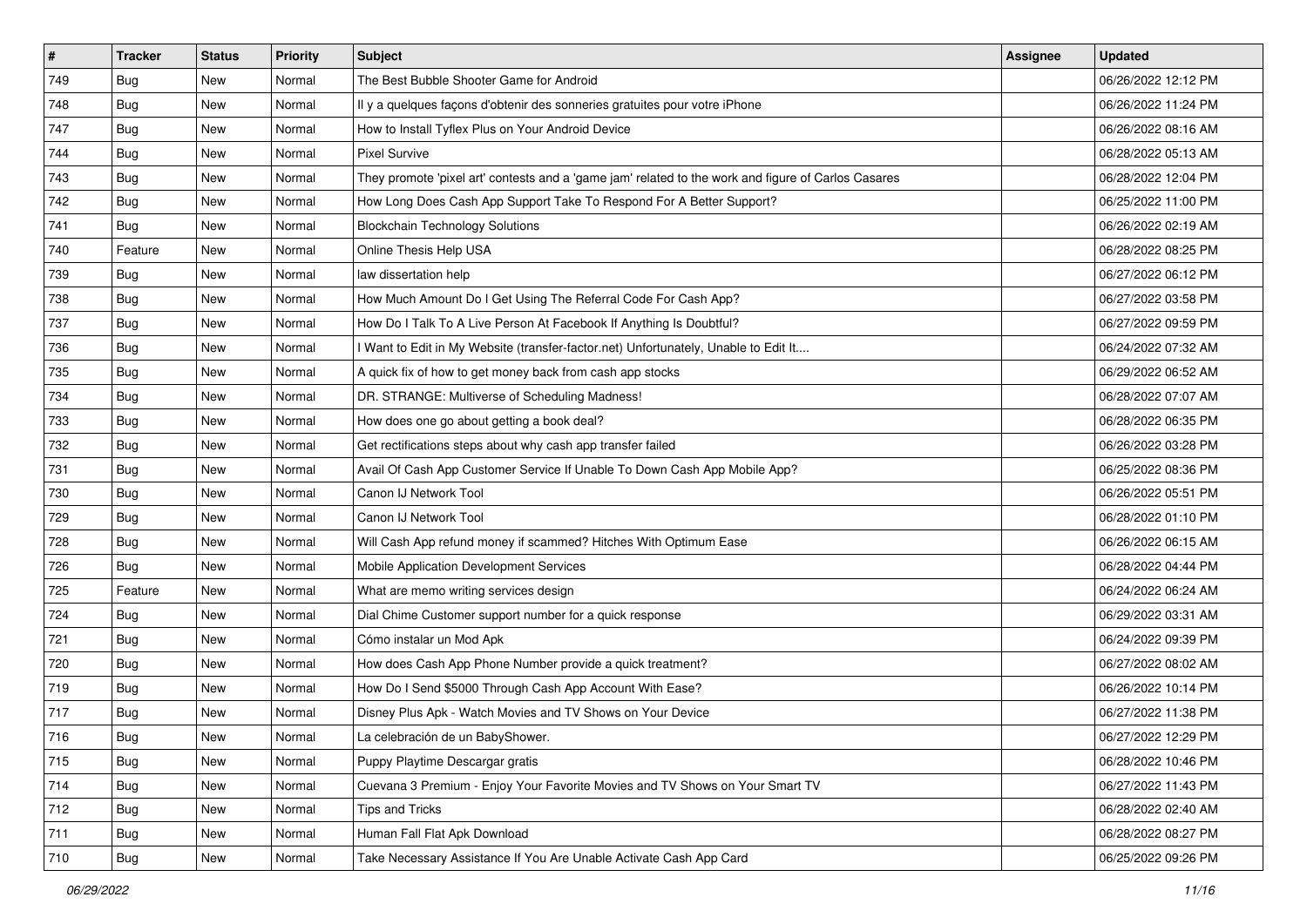| #   | <b>Tracker</b> | <b>Status</b> | <b>Priority</b> | Subject                                                                 | <b>Assignee</b> | <b>Updated</b>      |
|-----|----------------|---------------|-----------------|-------------------------------------------------------------------------|-----------------|---------------------|
| 709 | <b>Bug</b>     | New           | Normal          | How To Load Cash App Card At Walmart Without Having To Face Any Hassle? |                 | 06/29/2022 03:26 AM |
| 708 | Bug            | New           | Normal          | Efficient ways to proceed with the cash app dispute process?            |                 | 06/28/2022 04:03 AM |
| 706 | <b>Bug</b>     | New           | Normal          | How Can You Cancel A Cash App Payment Without Any Prior Information?    |                 | 06/26/2022 09:13 AM |
| 705 | <b>Bug</b>     | New           | Normal          | wuxiaworld                                                              |                 | 06/28/2022 06:56 AM |
| 704 | Bug            | New           | Normal          | Reach support team of Chime Customer Service for instant help           |                 | 06/29/2022 05:49 AM |
| 703 | Bug            | New           | Normal          | For real-time help, dial Facebook customer service number               |                 | 06/29/2022 12:30 AM |
| 702 | <b>Bug</b>     | New           | Normal          | Avail Chime Customer Service to know How To Get Chime Bank Statement    |                 | 06/28/2022 04:58 AM |
| 701 | Bug            | New           | Normal          | Why Law Essay Helper UK is Necessary?                                   |                 | 06/28/2022 08:12 AM |
| 700 | Bug            | New           | Normal          | Cómo descargar Poppy Playtime                                           |                 | 04/01/2022 09:30 AM |
| 699 | <b>Bug</b>     | New           | Normal          | Would you be able to utilize Cash App Twitch?                           |                 | 06/29/2022 06:52 AM |
| 698 | Feature        | New           | Normal          | Connect with cash app representative to ask about cash app flip scam    |                 | 06/26/2022 11:24 AM |
| 697 | Bug            | New           | Normal          | How to Descargar Pura TV For Android                                    |                 | 06/28/2022 04:43 PM |
| 696 | Bug            | New           | Normal          | How to Install the TuMangaOnline App                                    |                 | 06/29/2022 04:33 AM |
| 695 | <b>Bug</b>     | New           | Normal          | Refer Listas IPTV Apk                                                   |                 | 06/29/2022 06:50 AM |
| 693 | Feature        | New           | Normal          | How To Get My Money Back From The Cash App To Your Wallet?              |                 | 06/28/2022 06:38 PM |
| 692 | <b>Bug</b>     | New           | Normal          | Esports 888b                                                            |                 | 06/12/2022 10:04 AM |
| 691 | <b>Bug</b>     | New           | Normal          | tea garden dublin                                                       |                 | 04/01/2022 09:31 AM |
| 690 | Bug            | New           | Normal          | campervan hire                                                          |                 | 06/28/2022 11:55 AM |
| 689 | <b>Bug</b>     | New           | Normal          | How to use twitch.tv/activate?                                          |                 | 06/28/2022 10:48 PM |
| 688 | <b>Bug</b>     | New           | Normal          | How to use twitch.tv/activate?                                          |                 | 06/24/2022 04:16 AM |
| 687 | <b>Bug</b>     | New           | Normal          | How to use twitch.tv/activate?                                          |                 | 06/29/2022 06:41 AM |
| 686 | Bug            | New           | Normal          | Welcome To The Most Demandable Mahipalpur Escorts Agency                |                 | 06/27/2022 03:45 PM |
| 684 | Bug            | New           | Normal          | Difference between paper map and online map                             |                 | 06/28/2022 05:41 PM |
| 683 | Feature        | New           | Normal          | Game creation                                                           |                 | 06/28/2022 09:51 PM |
| 682 | <b>Bug</b>     | New           | Normal          | Does Facebook customer service live chat allow to speak with someone?   |                 | 06/27/2022 05:19 PM |
| 680 | Feature        | New           | Normal          | Word Jewels 2                                                           |                 | 06/29/2022 04:51 AM |
| 679 | <b>Bug</b>     | New           | Normal          | Word Finder helps you to play word games better                         |                 | 04/01/2022 09:34 AM |
| 678 | Bug            | New           | Normal          | How to be a winner in buidnow gg                                        |                 | 06/28/2022 10:22 AM |
| 677 | <b>Bug</b>     | New           | Normal          | Logo Design Services Near Me                                            |                 | 06/27/2022 07:18 PM |
| 676 | <b>Bug</b>     | New           | Normal          | Does Facebook customer service live chat allow to speak with someone?   |                 | 04/01/2022 09:39 AM |
| 675 | <b>Bug</b>     | New           | Normal          | What Are Smart Tactics To Fix Cash App Transfer Failed Hurdles?         |                 | 06/27/2022 09:51 AM |
| 673 | <b>Bug</b>     | New           | Normal          | Learn the basics of pixel art - Clear grid                              |                 | 06/27/2022 05:06 PM |
| 672 | <b>Bug</b>     | New           | Normal          | The easiest way to delete ringtones on iPhone                           |                 | 06/28/2022 08:44 PM |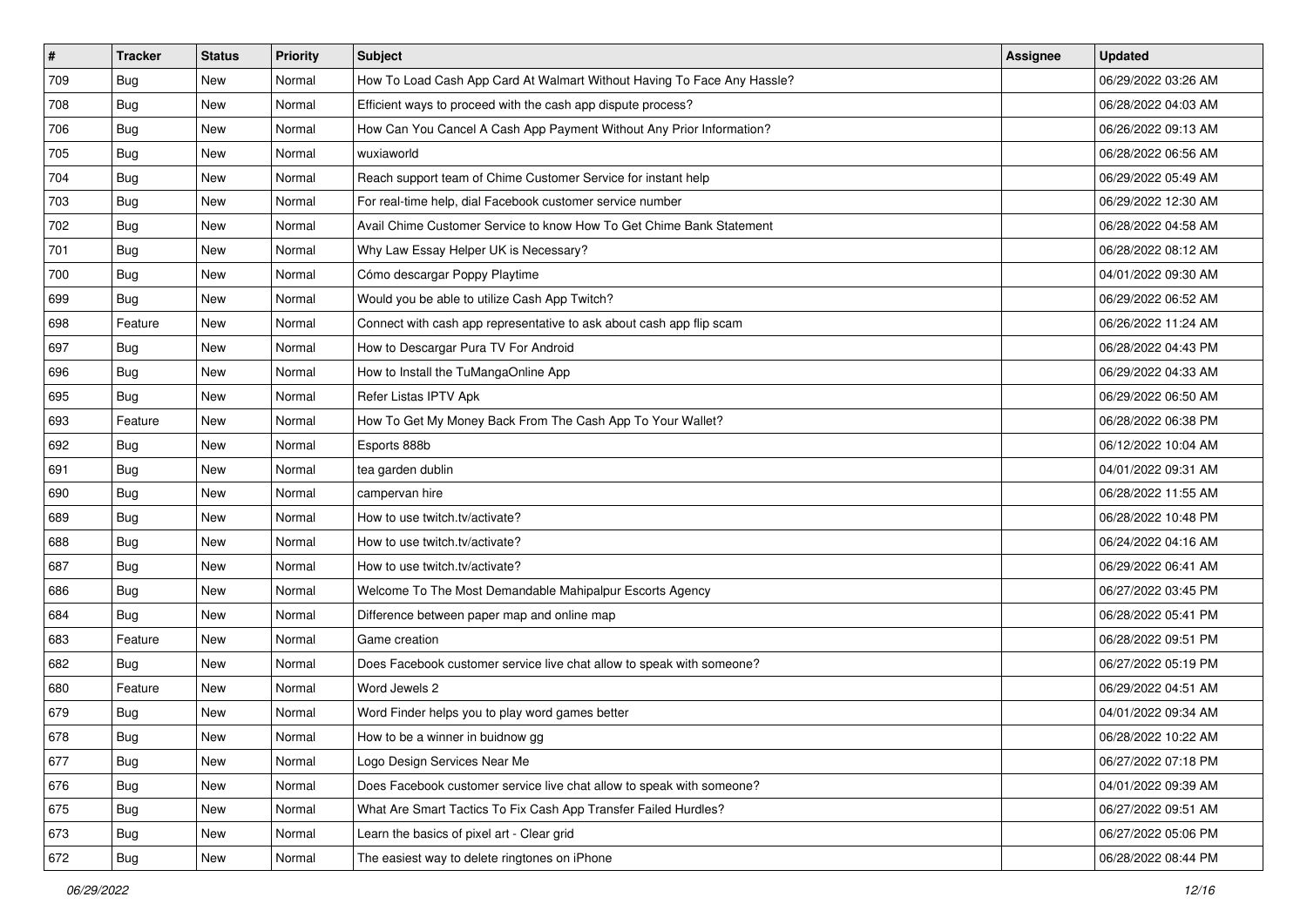| $\sharp$ | <b>Tracker</b> | <b>Status</b> | <b>Priority</b> | <b>Subject</b>                                             | <b>Assignee</b> | <b>Updated</b>      |
|----------|----------------|---------------|-----------------|------------------------------------------------------------|-----------------|---------------------|
| 670      | <b>Bug</b>     | New           | Normal          | JTWhatsApp Apk - The New and Improved WhatsApp             |                 | 06/28/2022 12:32 PM |
| 669      | Feature        | New           | Normal          | Nursing Assignment Help                                    |                 | 06/28/2022 11:16 PM |
| 668      | Bug            | New           | Normal          | Get to know Cash App Refund Process here                   |                 | 06/29/2022 07:21 AM |
| 667      | <b>Bug</b>     | New           | Normal          | What Is a Ringtone?                                        |                 | 06/29/2022 12:34 AM |
| 666      | Bug            | New           | Normal          | 470+ pages à colorier de Noël                              |                 | 06/28/2022 10:02 AM |
| 665      | Feature        | New           | Normal          | Look for a dedicated help with finance assignment          |                 | 06/27/2022 11:10 PM |
| 664      | <b>Bug</b>     | New           | Normal          | Tea TV Apk Download - The Best Way to Watch Movies Offline |                 | 06/28/2022 04:09 PM |
| 662      | Bug            | New           | Normal          | Oreo TV Download - The Easiest Way to Watch Live TV        |                 | 06/27/2022 03:14 PM |
| 661      | Bug            | New           | Normal          | Turbo VPN MOD APK Download                                 |                 | 06/27/2022 07:18 PM |
| 660      | Bug            | New           | Normal          | Anchovies Nutrition Facts And Health Benefits              |                 | 04/01/2022 09:40 AM |
| 659      | <b>Bug</b>     | New           | Normal          | Olive Oil Properties And Health Benefits                   |                 | 06/27/2022 06:34 PM |
| 658      | <b>Bug</b>     | New           | Normal          | Watermelon Nutrition Facts And Health Benefits             |                 | 06/28/2022 01:57 AM |
| 657      | Bug            | New           | Normal          | <b>Coconut Nutrition Facts And Health Benefits</b>         |                 | 06/27/2022 08:56 AM |
| 656      | Bug            | New           | Normal          | Kiwi Nutrition Facts And Health Benefits                   |                 | 06/28/2022 08:54 PM |
| 655      | <b>Bug</b>     | New           | Normal          | <b>Eggplant Health Benefits</b>                            |                 | 06/29/2022 08:18 AM |
| 654      | Feature        | New           | Normal          | Peach Health Benefits                                      |                 | 06/28/2022 10:03 AM |
| 653      | <b>Bug</b>     | New           | Normal          | Jujube (Jinjoles): Properties And Health Benefits          |                 | 06/27/2022 08:47 AM |
| 652      | Bug            | New           | Normal          | Sesame Health Benefits                                     |                 | 06/28/2022 03:01 AM |
| 651      | <b>Bug</b>     | New           | Normal          | Salmon Health Benefits                                     |                 | 06/28/2022 05:49 PM |
| 650      | <b>Bug</b>     | New           | Normal          | <b>Cherries Health Benefits</b>                            |                 | 06/26/2022 12:57 AM |
| 649      | Feature        | New           | Normal          | Pear Health Benefits                                       |                 | 06/28/2022 08:04 AM |
| 648      | Feature        | New           | Normal          | <b>Plum Health Benefits</b>                                |                 | 06/28/2022 06:02 PM |
| 647      | Feature        | New           | Normal          | Cranberry Health Benefits                                  |                 | 06/28/2022 02:47 PM |
| 646      | Feature        | New           | Normal          | Collaborative Research Group                               |                 | 06/27/2022 04:01 AM |
| 645      | Bug            | New           | Normal          | thong tin chinh xac nhat hom nay                           |                 | 06/28/2022 02:48 PM |
| 644      | <b>Bug</b>     | New           | Normal          | <b>TeaTV App Review</b>                                    |                 | 06/27/2022 11:47 AM |
| 643      | <b>Bug</b>     | New           | Normal          | Oreo TV Apk Download                                       |                 | 06/28/2022 04:57 PM |
| 642      | Bug            | New           | Normal          | thong tin thoi tiet ngay hom nay                           |                 | 06/27/2022 10:03 AM |
| 641      | <b>Bug</b>     | New           | Normal          | Get Best Economics Dissertation Writing Service            |                 | 06/25/2022 10:04 AM |
| 640      | <b>Bug</b>     | New           | Normal          | play game with me                                          |                 | 06/28/2022 06:33 AM |
| 639      | <b>Bug</b>     | New           | Normal          | thong tin chinh xac                                        |                 | 06/29/2022 02:44 AM |
| 638      | <b>Bug</b>     | New           | Normal          | Run 3 game                                                 |                 | 06/26/2022 06:31 AM |
| 637      | Feature        | New           | Normal          | Why do the Outlook rules not work in my account?           |                 | 06/28/2022 11:12 AM |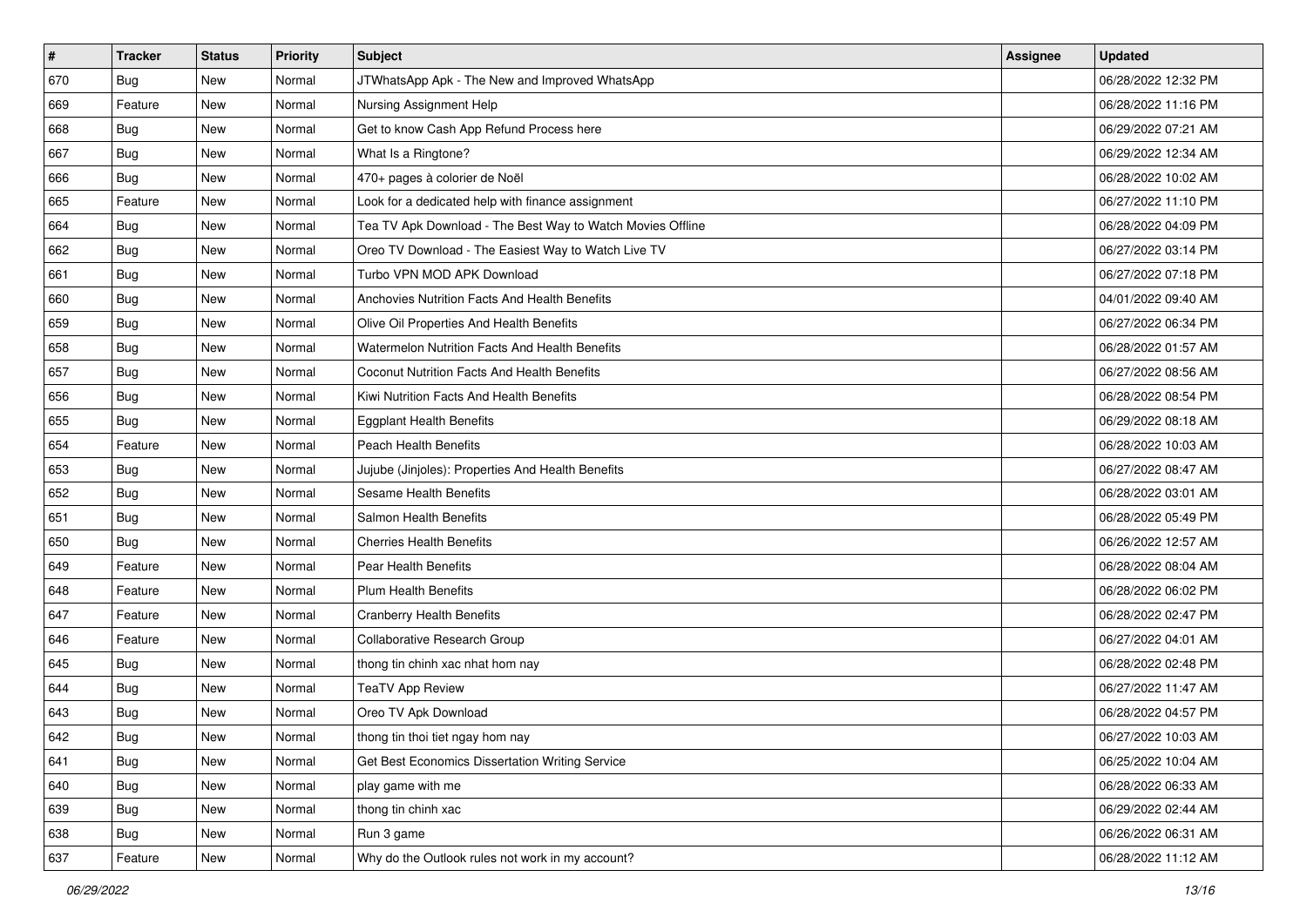| $\vert$ # | <b>Tracker</b> | <b>Status</b> | <b>Priority</b> | <b>Subject</b>                                                                   | <b>Assignee</b> | <b>Updated</b>      |
|-----------|----------------|---------------|-----------------|----------------------------------------------------------------------------------|-----------------|---------------------|
| 636       | <b>Bug</b>     | New           | Normal          | What is the most popular furniture color?                                        |                 | 06/25/2022 04:57 PM |
| 635       | <b>Bug</b>     | New           | Normal          | Buy Steroids Online with OurMedicnes.com   Best Quality Steroids                 |                 | 06/29/2022 12:17 AM |
| 634       | <b>Bug</b>     | New           | Normal          | Buy Vidalista Tablets (Tadalafil) at [\$25 OFF + Free Shipping] Vidalistatablets |                 | 06/29/2022 02:25 AM |
| 633       | Bug            | New           | Normal          | How i can i solve my issue                                                       |                 | 04/01/2022 09:38 AM |
| 632       | <b>Bug</b>     | New           | Normal          | CheapestMedsShop   100% Safe Medicines Online in UK & AUS.                       |                 | 06/28/2022 09:52 AM |
| 631       | Bug            | New           | Normal          | How Can I Load Cash App Card at Walmart straight away?                           |                 | 06/26/2022 04:07 PM |
| 630       | <b>Bug</b>     | New           | Normal          | How Can I Load Cash App Card at Walmart straight away?                           |                 | 06/26/2022 12:04 AM |
| 629       | <b>Bug</b>     | New           | Normal          | How Can I Load Cash App Card at Walmart straight away?                           |                 | 06/28/2022 06:07 AM |
| 628       | <b>Bug</b>     | New           | Normal          | CV reviewing services!                                                           |                 | 06/28/2022 12:17 AM |
| 627       | Bug            | New           | Normal          | <b>HELO</b>                                                                      |                 | 06/28/2022 11:28 AM |
| 625       | <b>Bug</b>     | New           | Normal          | The best free online driving directions tool                                     |                 | 04/01/2022 09:28 AM |
| 624       | Bug            | New           | Normal          | Use go with the Driving Directions for your go                                   |                 | 06/21/2022 04:54 AM |
| 623       | <b>Bug</b>     | New           | Normal          | Listen to online radio stations for mobile phones                                |                 | 06/28/2022 06:33 AM |
| 622       | <b>Bug</b>     | New           | Normal          | CheapestMedsShop   100% Safe Medicines Online in UK & AUS.                       |                 | 06/28/2022 05:22 AM |
| 621       | <b>Bug</b>     | New           | Normal          | Buy All Modafinil & Armodafinil Tablets @Buy Modafinil US                        |                 | 06/28/2022 06:49 AM |
| 620       | <b>Bug</b>     | New           | Normal          | Viagra Meds: Fastest & Quick Delivery On Your Doorstep - USA                     |                 | 06/28/2022 04:33 AM |
| 619       | <b>Bug</b>     | New           | Normal          | Online Trusted Medicine Store in US for Health - Genericmedsupply                |                 | 06/29/2022 12:26 AM |
| 618       | Bug            | New           | Normal          | Buy Steroids Online with OurMedicnes.com   Best Quality Steroids                 |                 | 06/27/2022 06:17 PM |
| 617       | Bug            | New           | Normal          | Buy Vidalista Tablets (Tadalafil) at [\$25 OFF + Free Shipping] Vidalistatablets |                 | 06/28/2022 03:33 AM |
| 616       | Bug            | New           | Normal          | Buy Anavar Tablets   Anavar For Sale in USA, UK & Australia                      |                 | 06/28/2022 02:12 AM |
| 615       | Bug            | New           | Normal          | CheapestMedsShop   100% Safe Medicines Online in USA UK & AUS.                   |                 | 06/29/2022 07:03 AM |
| 614       | Bug            | New           | Normal          | Como baixar o MOD APK no celular                                                 |                 | 06/29/2022 02:22 AM |
| 613       | <b>Bug</b>     | New           | Normal          | Buy Aspadol 100mg Tab Online in US, UK, AU   Erospharmacy                        |                 | 06/29/2022 07:00 AM |
| 612       | <b>Bug</b>     | New           | Normal          | Luxury Slingshot Rental                                                          |                 | 06/27/2022 07:36 PM |
| 611       | Feature        | New           | Normal          | Buy All Modafinil & Armodafinil Tablets @Buy Modafinil US                        |                 | 06/28/2022 10:53 AM |
| 610       | Feature        | New           | Normal          | CheapestMedsShop 100% Safe Medicines Online in USA UK & AUS.                     |                 | 06/28/2022 09:42 AM |
| 608       | Feature        | New           | Normal          | How To Do Hotmail Password Reset Without Phone Number?                           |                 | 06/28/2022 07:39 AM |
| 607       | Bug            | New           | Normal          | Vex 5                                                                            |                 | 06/27/2022 11:24 PM |
| 605       | Feature        | New           | Normal          | What will the future of logo design be like?                                     |                 | 06/28/2022 01:31 PM |
| 604       | <b>Bug</b>     | New           | Normal          | Idle Game Online                                                                 |                 | 06/28/2022 04:30 AM |
| 603       | Bug            | New           | Normal          | Premiere gratuito da lista de IPTV                                               |                 | 06/28/2022 03:48 AM |
| 600       | <b>Bug</b>     | New           | Normal          | Play Store Pro                                                                   |                 | 06/27/2022 09:43 PM |
| 599       | <b>Bug</b>     | New           | Normal          | Do you know how to delete cash app account from your computer?                   |                 | 06/28/2022 05:16 PM |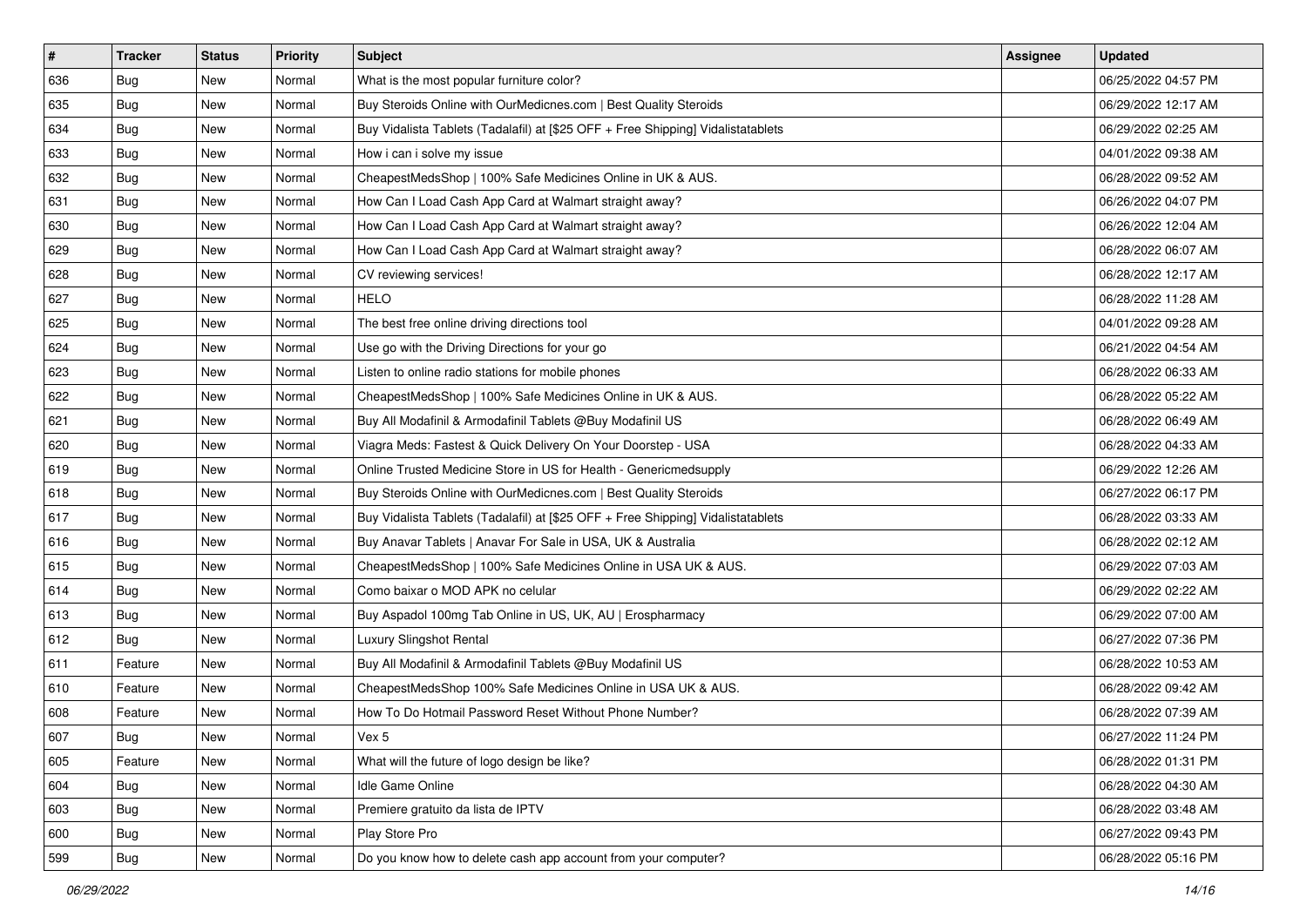| #   | <b>Tracker</b> | <b>Status</b> | <b>Priority</b> | <b>Subject</b>                                                                                                                                                                                                                                                        | Assignee | <b>Updated</b>      |
|-----|----------------|---------------|-----------------|-----------------------------------------------------------------------------------------------------------------------------------------------------------------------------------------------------------------------------------------------------------------------|----------|---------------------|
| 598 | Bug            | New           | Normal          | Universo s / f Download                                                                                                                                                                                                                                               |          | 06/25/2022 03:38 PM |
| 597 | Bug            | <b>New</b>    | Normal          | Universo s / f Download                                                                                                                                                                                                                                               |          | 06/28/2022 03:36 AM |
| 596 | Bug            | New           | Normal          | <b>Kids Games</b>                                                                                                                                                                                                                                                     |          | 06/27/2022 04:08 AM |
| 595 | Bug            | <b>New</b>    | Normal          | RFM Online - une révolution dans la gestion de l'identité numérique                                                                                                                                                                                                   |          | 06/27/2022 11:06 PM |
| 594 | Feature        | New           | Normal          | How does research proposal help online make it easy for me?                                                                                                                                                                                                           |          | 06/28/2022 08:23 PM |
| 593 | <b>Bug</b>     | <b>New</b>    | Normal          | Eiffel Spark Ultimate C2 SN series is a fully synthetic range of advanced performance engine oils blended in high<br>performance fully synthetic (PAO - polyalphaolefin) basestocks fortified with advanced technology additive system,<br>specifically formulated to |          | 06/28/2022 08:34 PM |
| 592 | <b>Bug</b>     | New           | Normal          | Deezer Premium APK - Baixe músicas de qualquer lugar do mundo de graça                                                                                                                                                                                                |          | 06/27/2022 10:23 PM |
| 591 | <b>Bug</b>     | <b>New</b>    | Normal          | How To Find Facebook Modifications For Your Spotify Premium Apk?                                                                                                                                                                                                      |          | 06/29/2022 12:40 AM |
| 590 | Bug            | New           | Normal          | Follow proper initiatives to check my cash app card balance:                                                                                                                                                                                                          |          | 06/27/2022 09:57 AM |
| 589 | <b>Bug</b>     | <b>New</b>    | Normal          | How can I get the cash app phone number of customer support?                                                                                                                                                                                                          |          | 06/28/2022 07:11 AM |
| 588 | Bug            | New           | Normal          | YouTube Vanced Apk Manager App - Como instalá-lo                                                                                                                                                                                                                      |          | 06/28/2022 10:56 PM |
| 587 | <b>Bug</b>     | <b>New</b>    | Normal          | Why Picsart Pro Offers Great Features                                                                                                                                                                                                                                 |          | 06/27/2022 05:28 PM |
| 586 | Bug            | New           | Normal          | Best Modifications For Your Mobile Phone                                                                                                                                                                                                                              |          | 06/27/2022 07:15 PM |
| 585 | Bug            | <b>New</b>    | Normal          | What is cash app help number?                                                                                                                                                                                                                                         |          | 06/26/2022 06:21 PM |
| 584 | Bug            | New           | Normal          | Want the cash app customer service number to check balance?                                                                                                                                                                                                           |          | 06/29/2022 01:00 AM |
| 581 | <b>Bug</b>     | New           | Normal          | E-Learning Course Help                                                                                                                                                                                                                                                |          | 06/28/2022 03:36 AM |
| 577 | Bug            | <b>New</b>    | Normal          | Follow these easy steps to make Admiral Casino Login                                                                                                                                                                                                                  |          | 06/28/2022 03:52 AM |
| 576 | Bug            | New           | Normal          | So laden Sie ein Instagram-Bild herunter                                                                                                                                                                                                                              |          | 06/28/2022 01:51 PM |
| 574 | Bug            | <b>New</b>    | Normal          | How to fix the Epson printer offline issue due to a wired connection?                                                                                                                                                                                                 |          | 06/28/2022 12:52 PM |
| 573 | Bug            | New           | Normal          | Experimente lo mejor en la aplicación Apk de juegos gratis                                                                                                                                                                                                            |          | 06/28/2022 12:55 AM |
| 568 | <b>Bug</b>     | <b>New</b>    | Normal          | Instale a versão mais recente do YouTube Premium                                                                                                                                                                                                                      |          | 06/27/2022 08:56 PM |
| 567 | Bug            | New           | Normal          | Singapore assignment help                                                                                                                                                                                                                                             |          | 06/28/2022 04:12 AM |
| 566 | Bug            | New           | Normal          | Kinemaster Pro Download - los App Review                                                                                                                                                                                                                              |          | 04/01/2022 09:27 AM |
| 565 | Bug            | New           | Normal          | How To Install RepelisPlus On Your Android Phone?                                                                                                                                                                                                                     |          | 06/28/2022 09:46 AM |
| 564 | <b>Bug</b>     | New           | Normal          | How To Install RepelisPlus On Your Android Phone?                                                                                                                                                                                                                     |          | 06/29/2022 05:11 AM |
| 563 | <b>Bug</b>     | <b>New</b>    | Normal          | Understanding the Difference Between Free and Paid Mod Apks                                                                                                                                                                                                           |          | 06/28/2022 06:51 AM |
| 562 | Bug            | New           | Normal          | Learn Basic Mahjong Rules                                                                                                                                                                                                                                             |          | 06/23/2022 12:48 AM |
| 561 | <b>Bug</b>     | New           | Normal          | Enjoy the Full YouTube Premium Experience With YouTube Premium Membership                                                                                                                                                                                             |          | 06/27/2022 09:33 PM |
| 560 | Bug            | New           | Normal          | Whatsapp Aero - Make Your Phone Auto Connect                                                                                                                                                                                                                          |          | 04/01/2022 09:28 AM |
| 558 | Feature        | New           | Normal          | <b>Stunning Classic Sofas</b>                                                                                                                                                                                                                                         |          | 06/27/2022 04:44 PM |
| 557 | Feature        | New           | Normal          | <b>Business Law Assignment Help</b>                                                                                                                                                                                                                                   |          | 06/27/2022 08:31 PM |
| 556 | <b>Bug</b>     | New           | Normal          | Play Game Mod Apk With Your Friends                                                                                                                                                                                                                                   |          | 06/29/2022 01:00 AM |